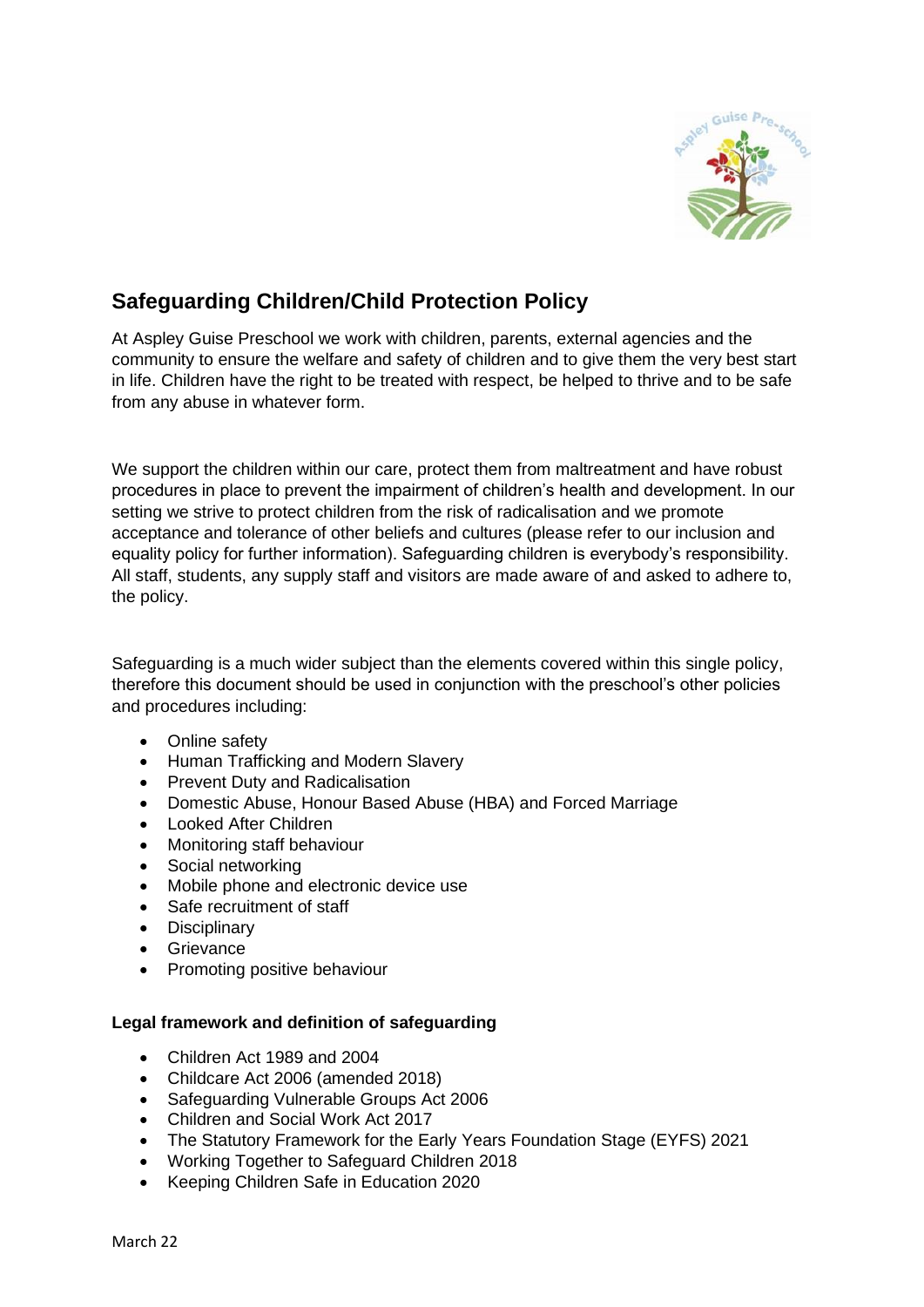- Data Protection Act 2018
- What to do if you're worried a child is being abused 2015
- Counter-Terrorism and Security Act 2015.
- Inspecting Safeguarding in Early years, Education and Skills settings 2019
- Prevent Duty 2015

Safeguarding and promoting the welfare of children, in relation to this policy is defined as:

- Protecting children from maltreatment
- Preventing the impairment of children's health or development
- Ensuring that children are growing up in circumstances consistent with the provision of safe and effective care
- Taking action to enable all children to have the best outcomes.

*(Definition taken from the HM Government document 'Working together to safeguard children 2018).*

### **Policy intention**

To safeguard children and promote their welfare we will:

- Create an environment to encourage children to develop a positive self-image
- Provide positive role models and develop a safe culture where staff are confident to raise concerns about professional conduct
- Ensure all staff are able to identify the signs and indicators of abuse, including the softer signs of abuse, and know what action to take
- Encourage children to develop a sense of independence and autonomy in a way that is appropriate to their age and stage of development
- Provide a safe and secure environment for all children
- Promote tolerance and acceptance of different beliefs, cultures and communities
- Help children to understand how they can influence and participate in decision-making and how to promote British values through play, discussion and role modelling
- Always listen to children
- Provide an environment where practitioners are confident to identify where children and families may need intervention and seek the help they need
- Share information with other agencies as appropriate.

The preschool staff are aware that abuse does occur in our society and we are vigilant in identifying signs of abuse and reporting concerns. Our practitioners have a duty to protect and promote the welfare of children. Staff working on the frontline with children and families are often the first people to identify a concern, observe changes in a child's behaviour or receive information relating to indicators of abuse. They may well be the first people in whom children confide information that may suggest abuse or to spot changes in a child's behaviour which may indicate abuse.

Our prime responsibility is the welfare and well-being of each child in our care. As such we believe we have a duty to the children, parents and staff to act quickly and responsibly in any instance that may come to our attention. This includes sharing information with any relevant agencies such as local authority services for Children's Social Care, family support, health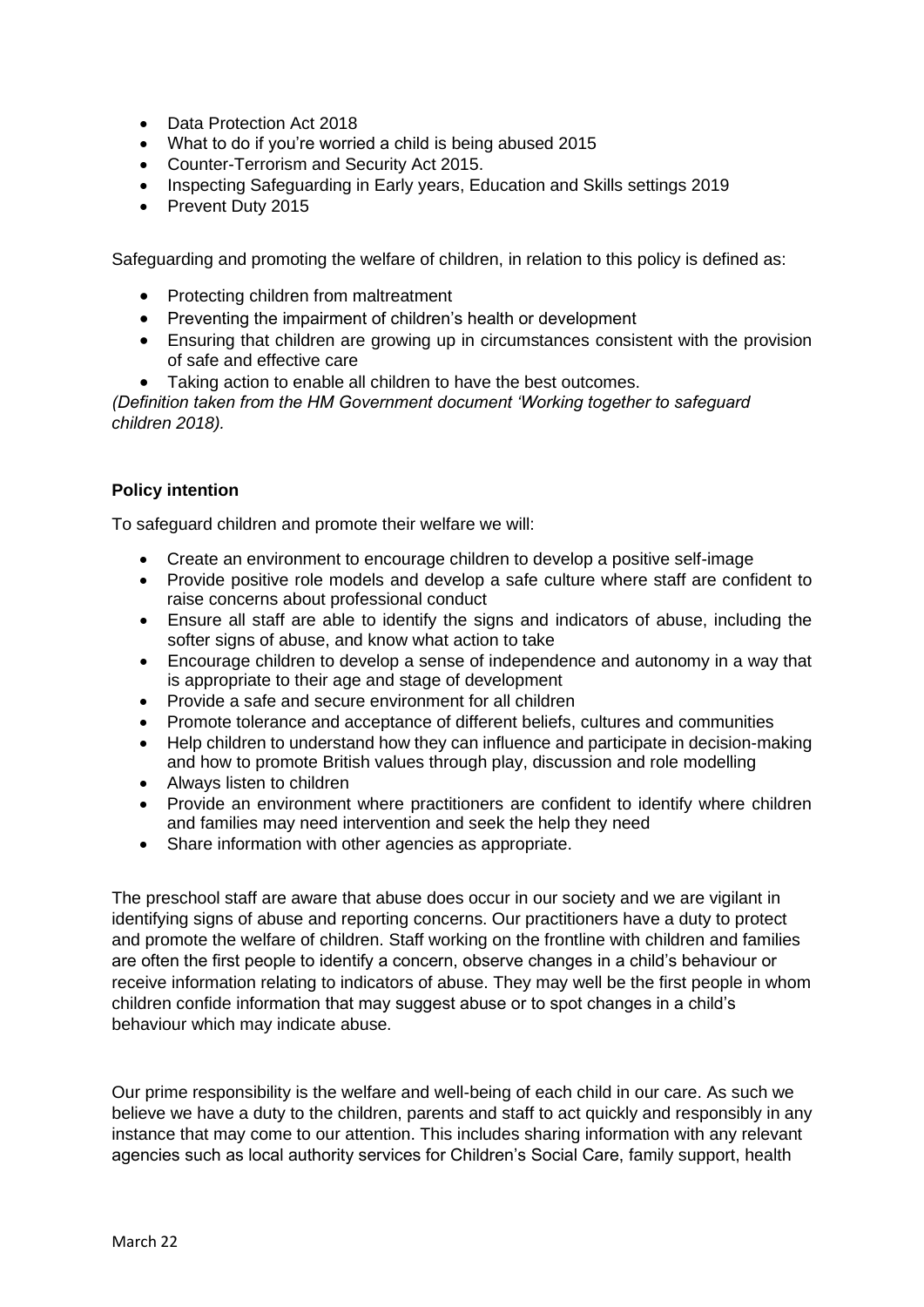professionals including health visitors or the police. All staff will work with other agencies in the best interest of the child, including as part of a multi-agency team, where needed.

The preschool aims to:

- Keep the child at the centre of all we do, providing sensitive interactions that develops and builds children's well-being, confidence and resilience. We will support children to develop an awareness of how to keep themselves safe, healthy and develop positive relationships
- Ensure staff are trained right from induction to understand the safeguarding and child protection policy and procedures, are alert to identify possible signs of abuse (including the signs known as softer signs of abuse), understand what is meant by child protection and are aware of the different ways in which children can be harmed, including by other children (peer on peer) through bullying or discriminatory behaviour.
- Be aware of the increased vulnerability of children with Special Educational Needs and Disabilities (SEND), isolated families and vulnerabilities in families; including the impact of toxic trio on children and Adverse Childhood Experiences (ACE's).
- Ensure that all staff feel confident and supported to act in the best interest of the child; maintaining professional curiosity around welfare of children and share information, and seek the help that the child may need at the earliest opportunity.
- Ensure that all staff are familiar and updated regularly with child protection training and procedures and kept informed of changes to local/national procedures, including thorough annual safeguarding newsletters and updates.
- Make any child protection referrals in a timely way, sharing relevant information as necessary in line with procedures set out by the Central Bedfordshire.
- Ensure that information is shared only with those people who need to know in order to protect the child and act in their best interest.
- Keep the setting safe online, we refer to 'Safeguarding children and protecting practitioners in early years settings: online safety considerations and use appropriate filters, checks and safeguards, monitoring access at all times and maintaining safeguards around the use of technology by staff, parents and visitors in the setting.
- Ensure that children are never placed at risk while in the care of preschool staff.
- Identify changes in staff behaviour and act on these as per the Staff Behaviour Policy.
- Take any appropriate action relating to allegations of serious harm or abuse against any person working with children or living or working on the preschool premises including reporting such allegations to Ofsted and other relevant authorities including the local authority.
- Ensure parents are fully aware of our safeguarding and child protection policies and procedures when they register with the preschool and are kept informed of all updates when they occur.
- Regularly review and update this policy with staff and parents where appropriate and make sure it complies with any legal requirements and any guidance or procedures issued by Central Bedfordshire.

### **Contact telephone numbers**

Local authority children's social care team **0300 300 8585 out of hours 0300 300 8123**

Local authority Designated Officer (LADO) **0300 300 8142 or 0300 300 4825**

Local Authority referral team **0300 300 8585**

Local Authority Out of Hours Team **0300 300 8585**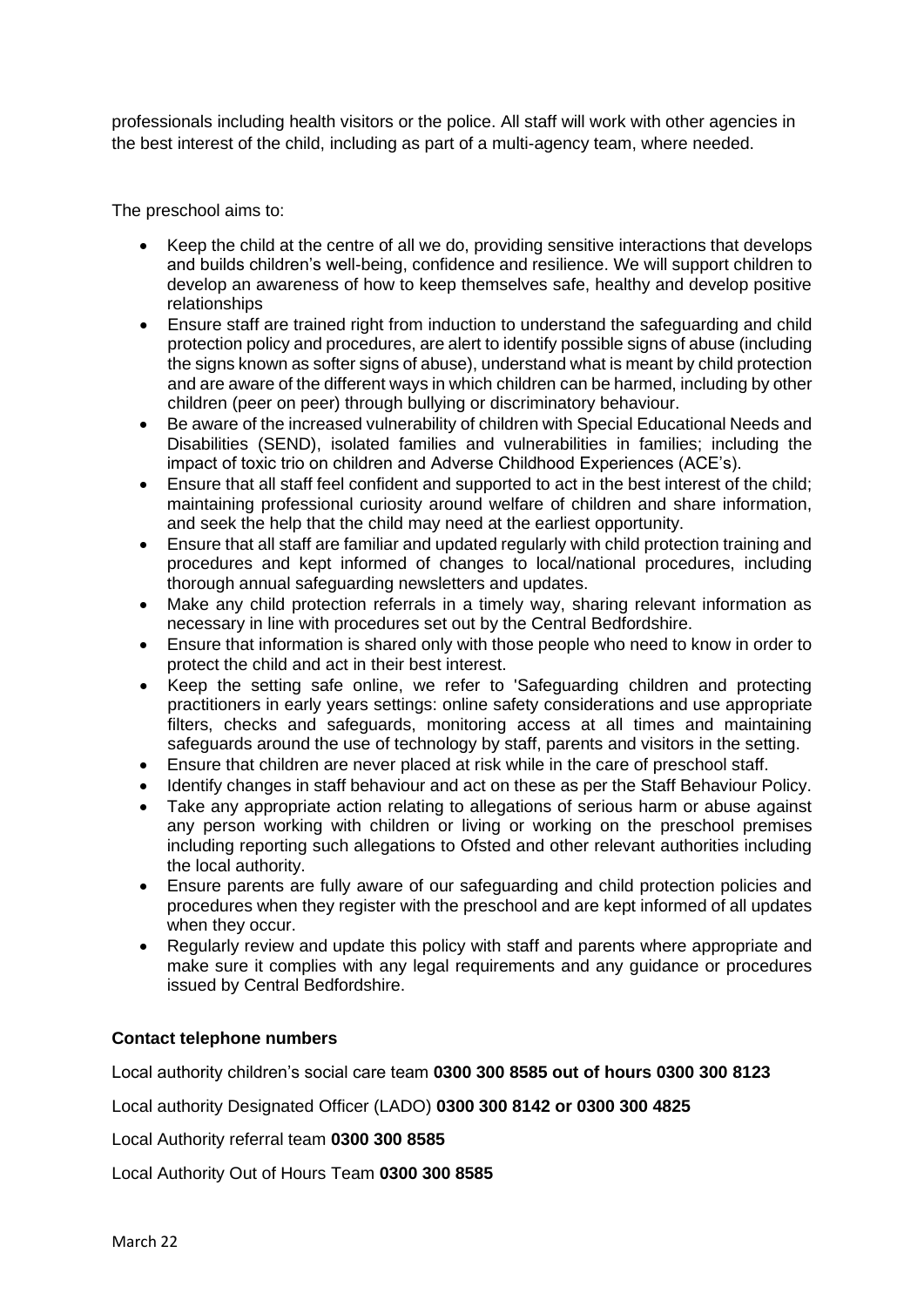### NSPCC **0808 800 5000**

Local Early Help services *0300 300 8585*

#### Ofsted **0300 123 1231**

Emergency police **999**

Non-emergency police **101** 

Government helpline for extremism concerns **020 7340 7264**

Child exploitation and Online protection command (CEOP) **https://www.ceop.police.uk/safety-centre/**

#### **Types of abuse and particular procedures followed**

Abuse and neglect are forms of maltreatment of a child. Somebody may abuse or neglect a child by inflicting harm, or by failing to act to prevent harm. Children may be abused within a family, institution or community setting by those known to them or more rarely, a stranger.

This could be an adult or adults, another child or children.

*What to do if you're worried a child is being abused, advice for practitioners (2015)* and *Working Together to Safeguard Children (2018)*

The signs and indicators listed below may not necessarily indicate that a child has been abused, but will help us to recognise that something may be wrong, especially if a child shows a number of these symptoms or any of them to a marked degree.

#### **Indicators of child abuse**

- Failure to thrive and meet developmental milestones
- Fearful or withdrawn tendencies
- Unexplained injuries to a child or conflicting reports from parents or staff
- Repeated injuries
- Unaddressed illnesses or injuries
- Significant changes to behaviour patterns.

Softer signs of abuse as defined by National Institute for Health and Care Excellence (NICE) include:

Emotional states:

- Fearful
- Withdrawn
- Low self-esteem.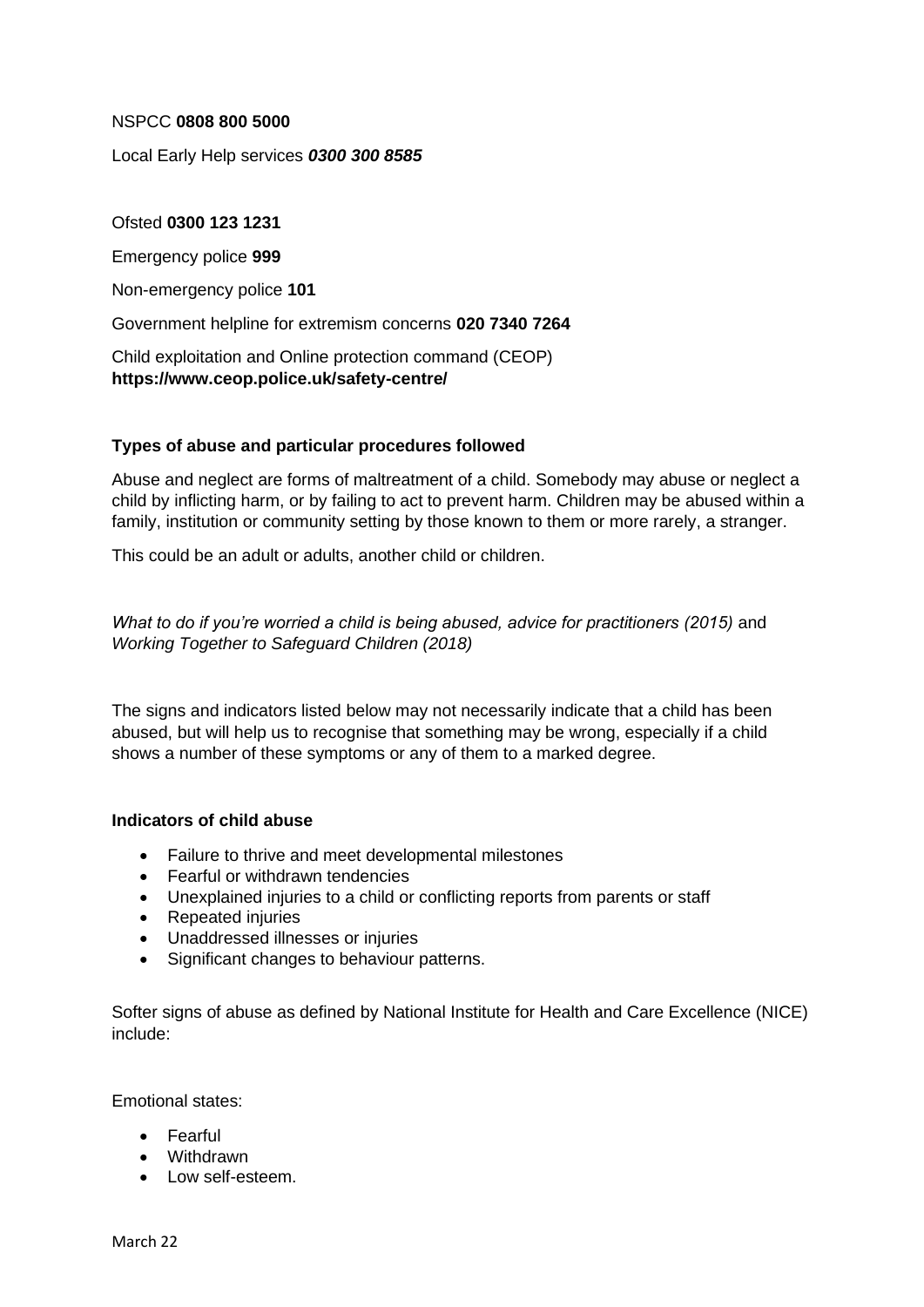### Behaviour:

• Aggressive

• Oppositional habitual body rocking.

Interpersonal behaviours:

- Indiscriminate contact or affection seeking
- Over-friendliness to strangers including healthcare professionals
- Excessive clinginess, persistently resorting to gaining attention
- Demonstrating excessively 'good' behaviour to prevent parental or carer disapproval
- Failing to seek or accept appropriate comfort or affection from an appropriate person when significantly distressed
- Coercive controlling behaviour towards parents or carers
- Lack of ability to understand and recognise emotions
- Very young children showing excessive comforting behaviours when witnessing parental or carer distress.

#### **Peer-on-peer abuse**

We are aware that peer-on-peer abuse does take place, so we include children in our policies when we talk about potential abusers. This may take the form of bullying, physically hurting another child, emotional abuse or sexual abuse. We will report this in the same way we do for adults abusing children, and will take advice from the appropriate bodies on this area; to support for both the victim and the perpetrator, as they could also be a victim of abuse. We know that children who develop harmful sexual behaviour have often experienced abuse and neglect themselves.

### **Physical abuse**

A form of abuse which may involve hitting, shaking, throwing, poisoning, burning or scalding, drowning, suffocating or otherwise causing physical harm to a child. Physical harm may also be caused when a parent or carer fabricates the symptoms of, or deliberately induces, illness in a child.

All children can suffer injuries during their early years as they explore and develop. If an explanation of how a child received their injury doesn't match the injury itself or if a child's injuries are a regular occurrence or there is a pattern to their injuries, then we will report our concerns.

### **Fabricated illness**

Physical harm may also be caused when a parent or carer fabricates the symptoms of, or deliberately induces, illness in a child. The parent or carer may seek out unnecessary medical treatment or investigation; they may exaggerate a real illness and symptoms or deliberately induce an illness through poisoning with medication or other substances or they may interfere with medical treatments. Fabricated illness is a form of physical abuse and any concerns will be reported, in line with our safeguarding procedures.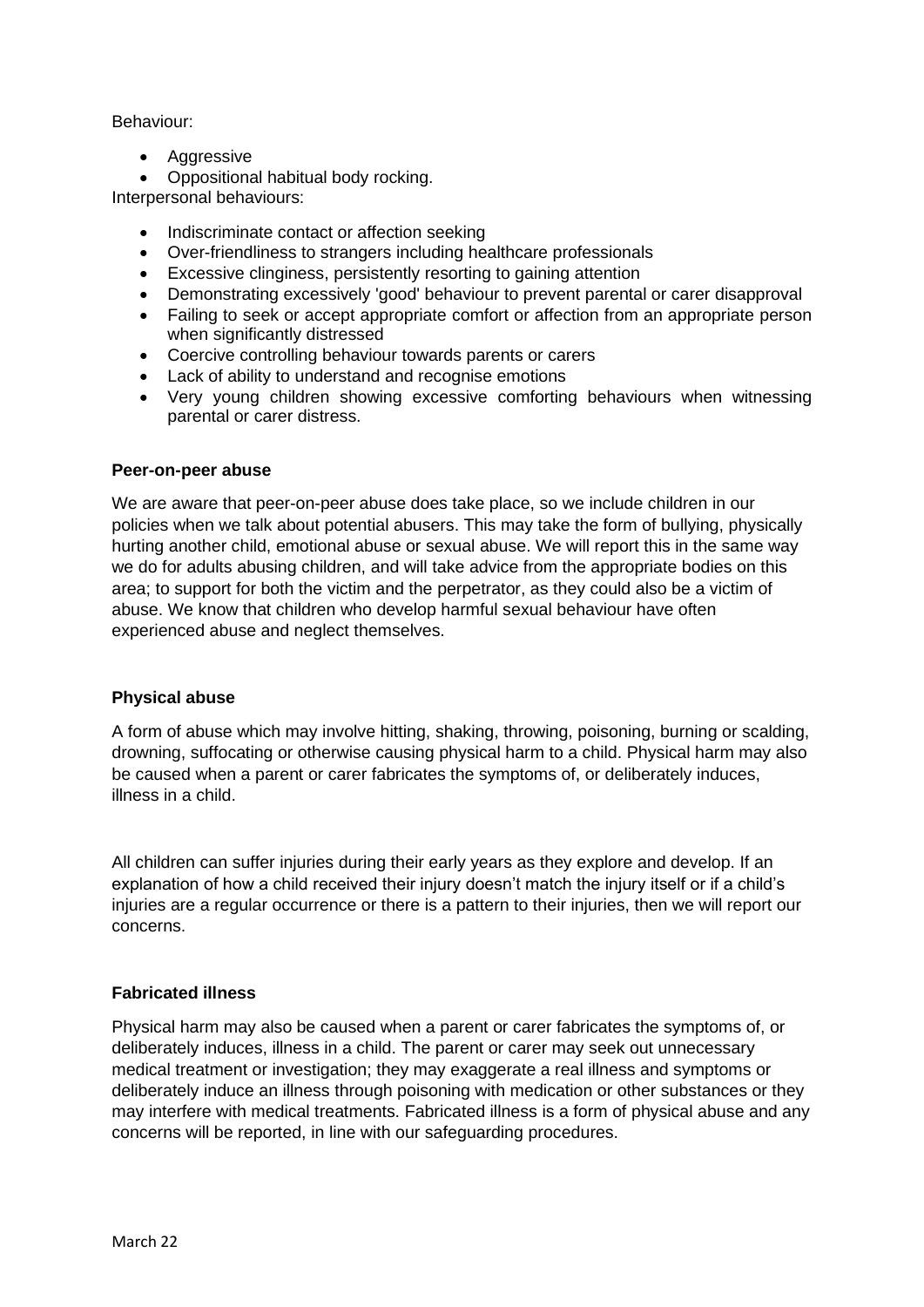### **Female genital mutilation (FGM)**

FGM can also be known as Female Genital Cutting. FGM is a procedure where the female genital organs are injured or changed and there is no medical reason for this. It is frequently a very traumatic and violent act for the victim and can cause harm in many ways. The practice can cause severe pain and there may be immediate and/or long-term health consequences, including mental health problems, difficulties in childbirth, causing danger to the child and mother; and/or death (definition taken from the Multi-Agency Statutory Guidance on Female Genital Mutilation).

The procedure may be carried out shortly after birth and during childhood as well as adolescence, just before marriage or during a woman's first pregnancy and varies widely according to the community.

FGM is child abuse and is illegal in the UK. It can be extremely dangerous and can cause:

- Severe pain
- Shock
- Bleeding
- Infection such at tetanus, HIV and hepatitis B and C
- Organ damage
- Blood loss and infections
- Death in some cases

Any concerns about a child or family, will be reported to the children's social care team in the same way as other types of physical abuse. We have a mandatory duty to report to police any case where an act of female genital mutilation appears to have been carried out on a girl under the age of 18.

### **Breast ironing/flattening**

Breast ironing also known as "breast flattening" is the process where young girls' breasts are ironed, massaged and/or pounded down through the use of hard or heated objects in order for the breasts to disappear, or delay the development of the breasts entirely. It is believed that by carrying out this act, young girls will be protected from harassment, rape, abduction and early forced marriage.

Breast Ironing/Flattening is a form of physical abuse and can cause serious health issues such as:

- Abscesses
- Cysts
- Itching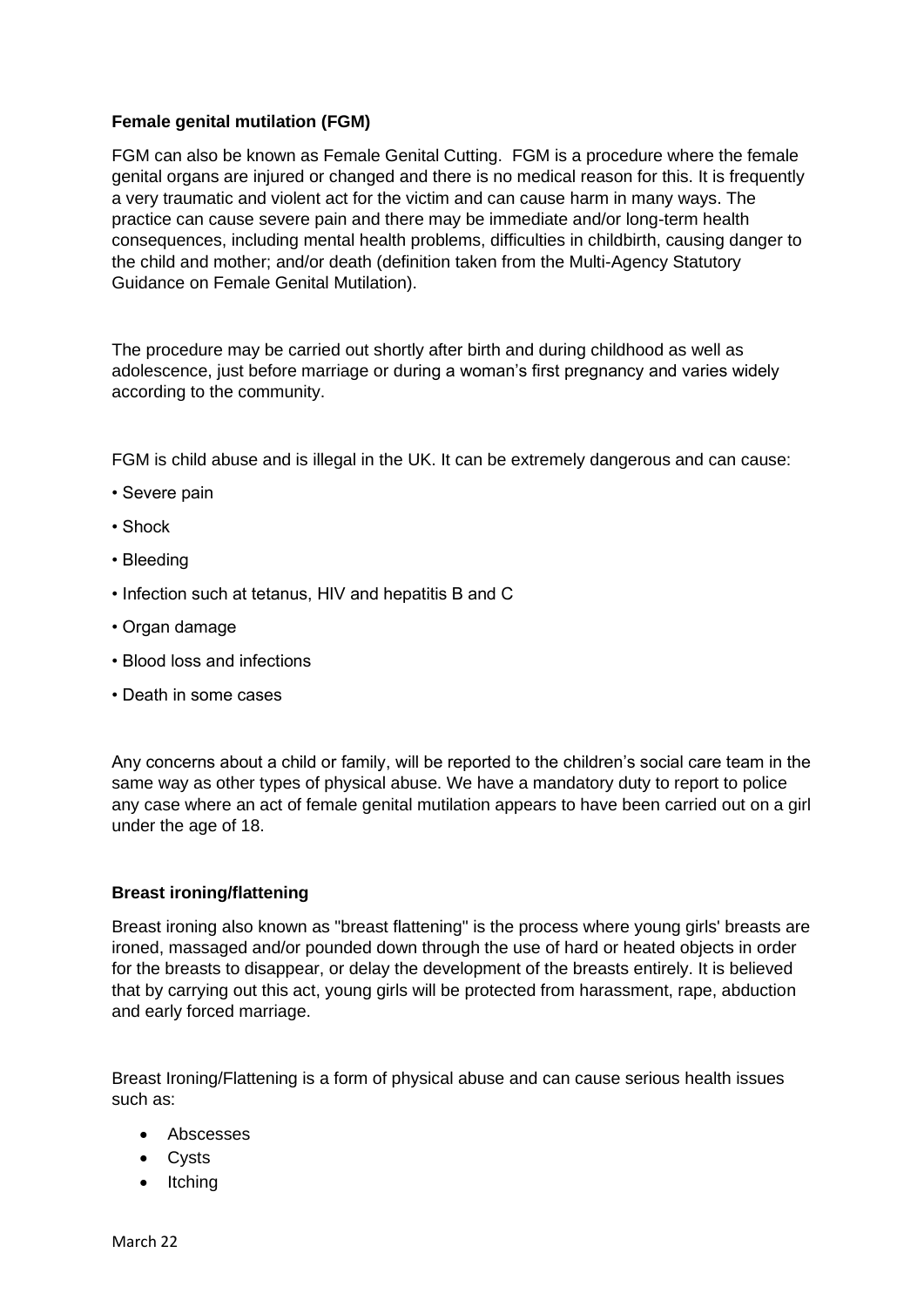- Tissue damage
- Infection
- Discharge of milk
- Dissymmetry of the breasts
- Severe fever.

Any concerns about a child or family, will be reported to the children's social care team in the same way as other types of physical abuse.

# **Sexual abuse**

Sexual abuse involves forcing, or enticing, a child or young person to take part in sexual activities, not necessarily involving a high level of violence, whether or not the child is aware of what is happening. The activities may involve physical contact, including assault by penetration (for example, rape or oral sex) or non-penetrative acts such as masturbation, kissing, rubbing and touching outside of clothing. They may also include non-contact activities, such as involving children in looking at, or in the production of, sexual images, watching sexual activities, encouraging children to behave in sexually inappropriate ways, or grooming a child in preparation for abuse. Sexual abuse can take place online and technology can be used to facilitate offline abuse. Adult males do not solely perpetrate sexual abuse; women can also commit acts of sexual abuse, as can other children.

Action must be taken if a staff member witnesses an occasion(s) where a child indicates sexual activity through words, play, drawing, has an excessive preoccupation with sexual matters; or has an inappropriate knowledge of adult sexual behaviour, or language, for their developmental age. This may include acting out sexual activity on dolls/toys or in the roleplay area with their peers; drawing pictures that are inappropriate for a child, talking about sexual activities or using sexual language or words.

If a child is being sexually abused staff may observe both emotional and physical symptoms.

Emotional signs:

- Being overly affectionate or knowledgeable in a sexual way inappropriate to the child's age
- Personality changes such as becoming insecure or clingy
- Regressing to younger behaviour patterns such as thumb sucking or bringing out discarded cuddly toys
- Sudden loss of appetite or compulsive eating
- Being isolated or withdrawn
- Inability to concentrate
- Lack of trust or fear of someone they know well, such as not wanting to be alone with a carer
- Becoming worried about clothing being removed
- Suddenly drawing sexually explicit pictures or acting out actions inappropriate for their age
- Using sexually explicit language.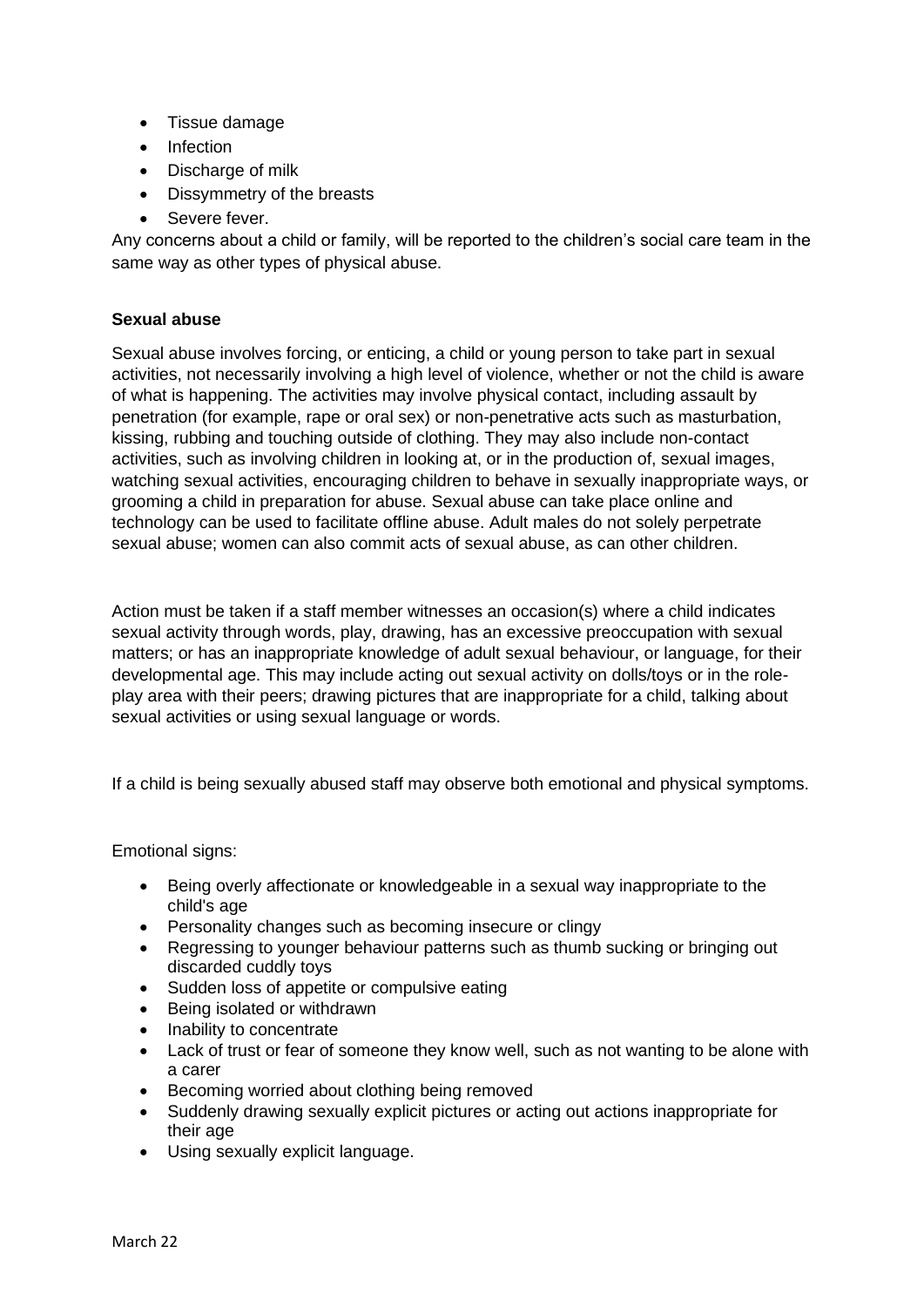Physical Signs:

- Bruises
- Bleeding, discharge, pains or soreness in their genital or anal area
- Sexually transmitted infections
- Pregnancy

Any concerns about a child or family will be reported to the children's social care team.

# **Child sexual exploitation (CSE)**

*Keeping Children Safe in Education (2020)* describes CSE as: where an individual or group takes advantage of an imbalance of power to coerce, manipulate or deceive a child into sexual activity (a) in exchange for something the victim needs or wants, and/or (b) for the financial advantage or increased status of the perpetrator or facilitator. The victim may have been sexually exploited even if the sexual activity appears consensual. CSE does not always involve physical contact; it can also occur through the use of technology. CSE can affect any child or young person (male or female) under the age of 18 years, including 16 and 17 year olds who can legally consent to have sex. It can include both contact (penetrative and non-penetrative acts) and non-contact sexual activity and may occur without the child or young person's immediate knowledge (e.g. through others copying videos or images they have created and posted on social media).

Signs and indicators may include:

- Physical injuries such as bruising or bleeding
- Having money or gifts they are unable to explain
- Sudden changes in their appearance
- Becoming involved in drugs or alcohol, particularly if you suspect they are being supplied by older men or women
- Becoming emotionally volatile (mood swings are common in all young people, but more severe changes could indicate that something is wrong)
- Using sexual language that you wouldn't expect them to know
- Engaging less with their usual friends
- Appearing controlled by their phone
- Switching to a new screen when you come near the computer
- Nightmares or sleeping problems
- Running away, staying out overnight, missing school
- Changes in eating habits
- Talk of a new, older friend, boyfriend or girlfriend
- Losing contact with family and friends or becoming secretive
- Contracting sexually transmitted diseases.

# **Child Criminal Exploitation (CCE)**

CCE is where an individual or group takes advantage of an imbalance of power to coerce, control, manipulate or deceive a child into any criminal activity (a) in exchange for something the victim needs or wants, and/or (b) for the financial or other advantage of the perpetrator or facilitator and/or (c) through violence or the threat of violence. The victim may have been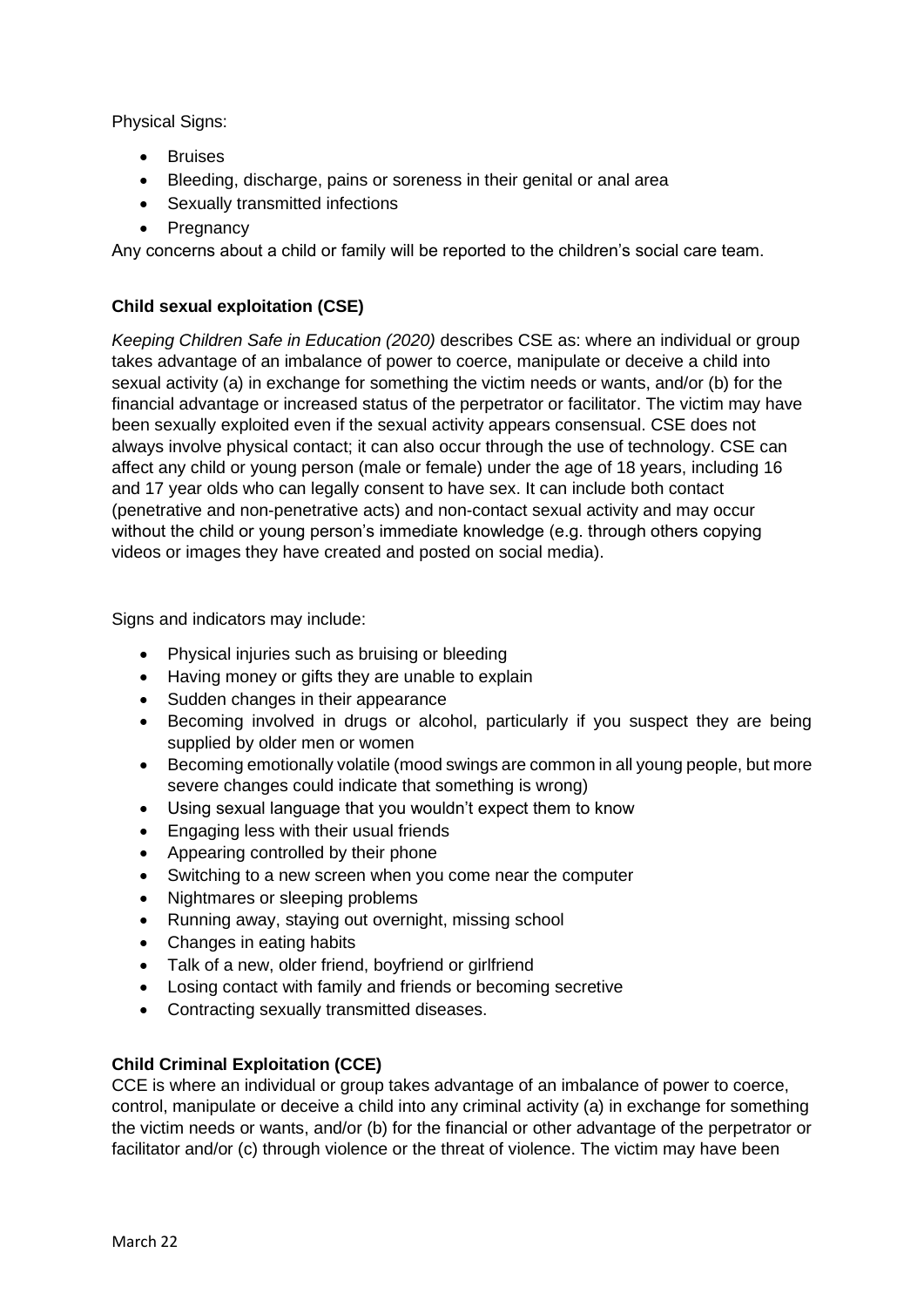criminally exploited even if the activity appears consensual. CCE does not always involve physical contact; it can also occur through the use of technology.

CCE can include children being forced to work in cannabis factories, being coerced into moving drugs or money across the country forced to shoplift or pickpocket, or to threaten other young people. Some of the following can be indicators of CCE:

- Children who appear with unexplained gifts or new possessions;
- Children who associate with other young people involved in exploitation;
- Children who suffer from changes in emotional well-being;
- Children who misuse drugs and alcohol;
- Children who go missing for periods of time or regularly come home late; and
- Children who regularly miss school or education or do not take part in education.

If staff have any concerns regarding CSE or CCE, they will be reported in the usual way.

#### **Emotional abuse**

Working Together to Safeguard Children (2018) defines emotional abuse as 'the persistent emotional maltreatment of a child such as to cause severe and persistent adverse effects on the child's emotional development'. It may involve conveying to a child that they are worthless or unloved, inadequate, or valued only insofar as they meet the needs of another person.

It may include not giving the child opportunities to express their views, deliberately silencing them or 'making fun' of what they say or how they communicate. It may feature age or developmentally inappropriate expectations being imposed on children. These may include interactions that are beyond a child's developmental capability, as well as overprotection and limitation of exploration and learning, or preventing the child participating in normal social interaction. It may involve seeing or hearing the ill-treatment of another. It may involve serious bullying (including cyber bullying), causing children frequently to feel frightened or in danger, or the exploitation or corruption of children. Some level of emotional abuse is involved in all types of maltreatment of a child, though it may occur alone.

Signs and indicators may include:

- Physical, mental and emotional development lags
- Sudden speech disorders
- Overreaction to mistakes
- Extreme fear of any new situation
- Neurotic behaviour (rocking, hair twisting, self-mutilation)
- Extremes of passivity or aggression
- Appear unconfident or lack self-assurance.

Action will be taken if the staff member has reason to believe that there is a severe, adverse effect on the behaviour and emotional development of a child, caused by persistent or severe ill treatment or rejection. Children may also experience emotional abuse through witnessing domestic abuse and alcohol and drug misuse by adults caring for them.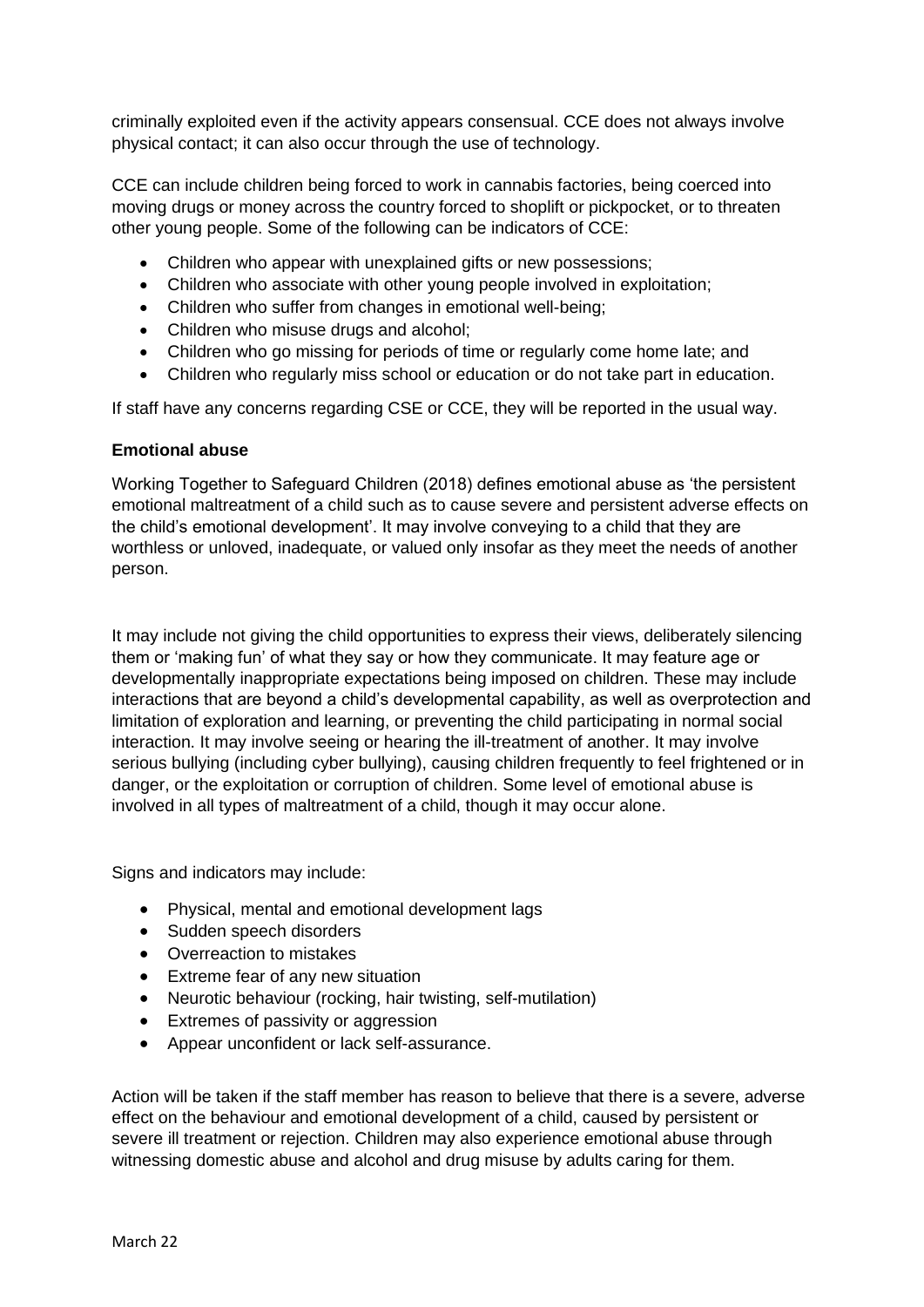### **Neglect**

Working Together to Safeguard Children (2018) defines Neglect as 'the persistent failure to meet a child's basic physical and/or psychological needs, likely to result in the serious impairment of the child's health or development'. Neglect may occur during pregnancy as a result of maternal substance abuse. Once a child is born, neglect may involve a parent or carer failing to:

a. Provide adequate food, clothing and shelter (including exclusion from home or abandonment)

- b. Protect a child from physical and emotional harm or danger
- c. Ensure adequate supervision (including the use of inadequate caregivers)
- d. Ensure access to appropriate medical care or treatment.

It may also include neglect of, or unresponsiveness to, a child's basic emotional needs.

Signs may include a child persistently arriving at preschool unwashed or unkempt, wearing clothes that are too small (especially shoes that may restrict the child's growth or hurt them), arriving at preschool in the same nappy they went home in or a child having an illness or identified special educational need or disability that is not being addressed by the parent. A child may also be persistently hungry if a parent is withholding food or not providing enough for a child's needs.

Neglect may also be shown through emotional signs, e.g. a child may not be receiving the attention they need at home and may crave love and support at preschool. In addition, neglect may occur through pregnancy as a result of maternal substance abuse.

Action will be taken if the staff member has reason to believe that there has been any type of neglect of a child.

### **County Lines**

The National Crime Agency (NCA) describe county lines as a term used to describe gangs and organised criminal networks involved in exporting illegal drugs from big cities into smaller towns, using dedicated mobile phone lines or other form of 'deal line.' Customers will live in a different area to where the dealers and networks are based, so drug runners are needed to transport the drugs and collect payment.

Offenders will often use coercion, intimidation, violence (including sexual violence) and weapons to ensure compliance of victims. Children can be targeted and recruited into county lines in a number of locations including schools, further and higher educational institutions, pupil referral units, special educational needs schools, children's homes and care homes.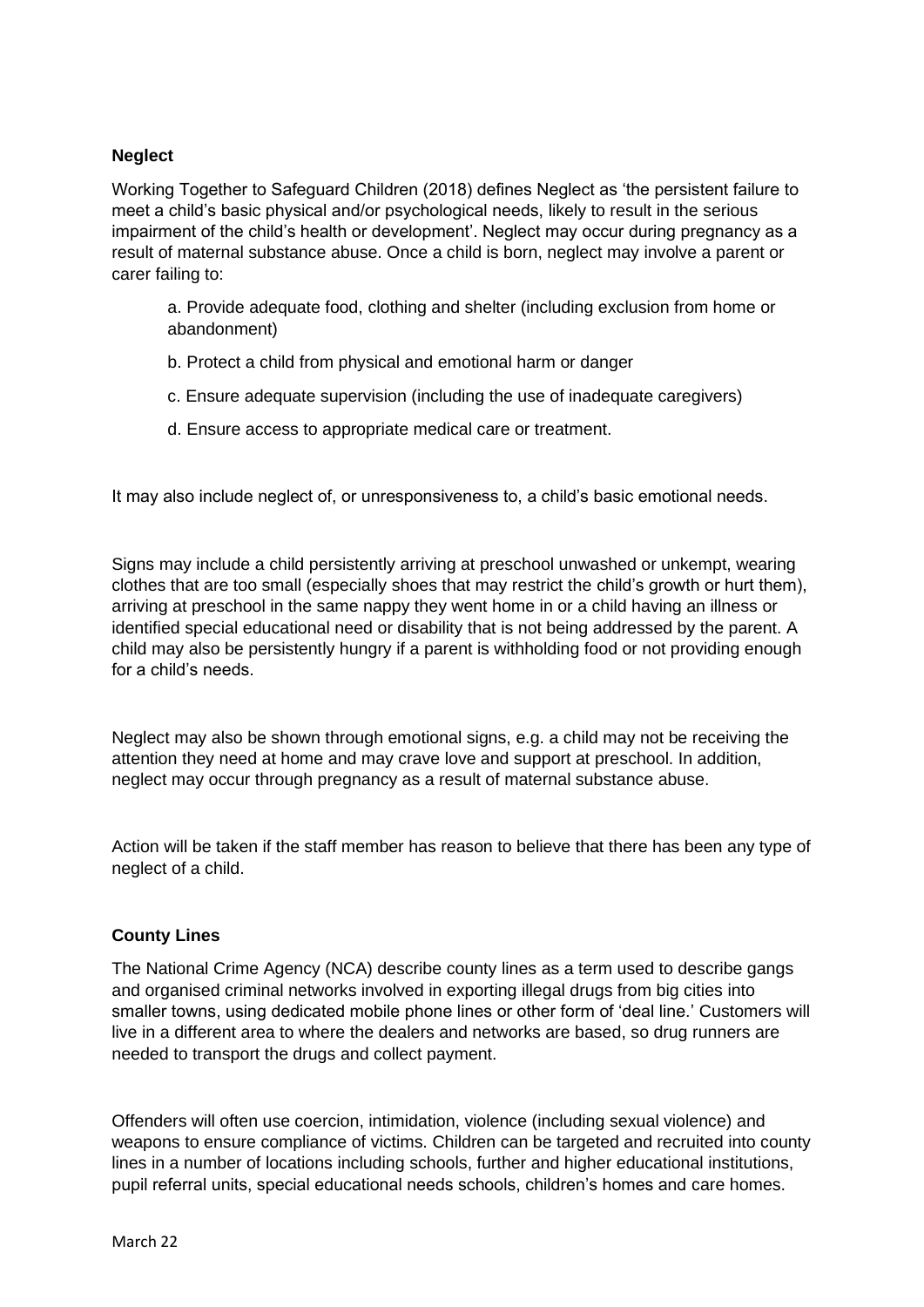Signs and indicators to be aware of include:

- Changes in the way young people you might know dress
- Unexplained, sometimes unaffordable new things (e.g. clothes, jewellery, cars etc.)
- Missing from home or schools and/or significant decline in performance
- New friends or relationships with those who don't share any mutual friendships with the victim or anyone else
- May be carrying a weapon
- Receiving more texts or calls than usual
- Sudden influx of cash, clothes or mobile phones
- Unexplained injuries
- Significant changes in emotional well-being
- Young people seen in different cars/taxis driven by unknown adults
- Young people seeming unfamiliar with your community or where they are
- Truancy, exclusion, disengagement from school
- An increase in anti-social behaviour in the community
- Unexplained injuries
- Gang association or isolation from peers or social networks.

### **Cuckooing**

Cuckooing is a form of county lines crime in which drug dealers take over the home of a vulnerable person in order to criminally exploit them as a base for drug dealing, often in multi-occupancy or social housing properties. Signs that this is happening in a family property may be an increase in people entering or leaving the property, an increase in cars or bikes outside the home; windows covered or curtains closed for long periods, family not being seen for extended periods; signs of drug use or an increase in anti-social behaviour at the home. If we recognise any of these signs, we will report our concerns as per our reporting process.

If staff have any concerns regarding county lines/cuckooing they will be reported in the usual way.

### **Contextual safeguarding**-

As young people grow and develop they may be vulnerable to abuse or exploitation from outside their family. These extra-familial threats might arise at school and other educational establishments, from within peer groups, or more widely from within the wider community and/or online.

As part of our safeguarding procedures we will work in partnership with parents/carers and other agencies to work together to safeguard children and provide the support around contextual safeguarding concerns.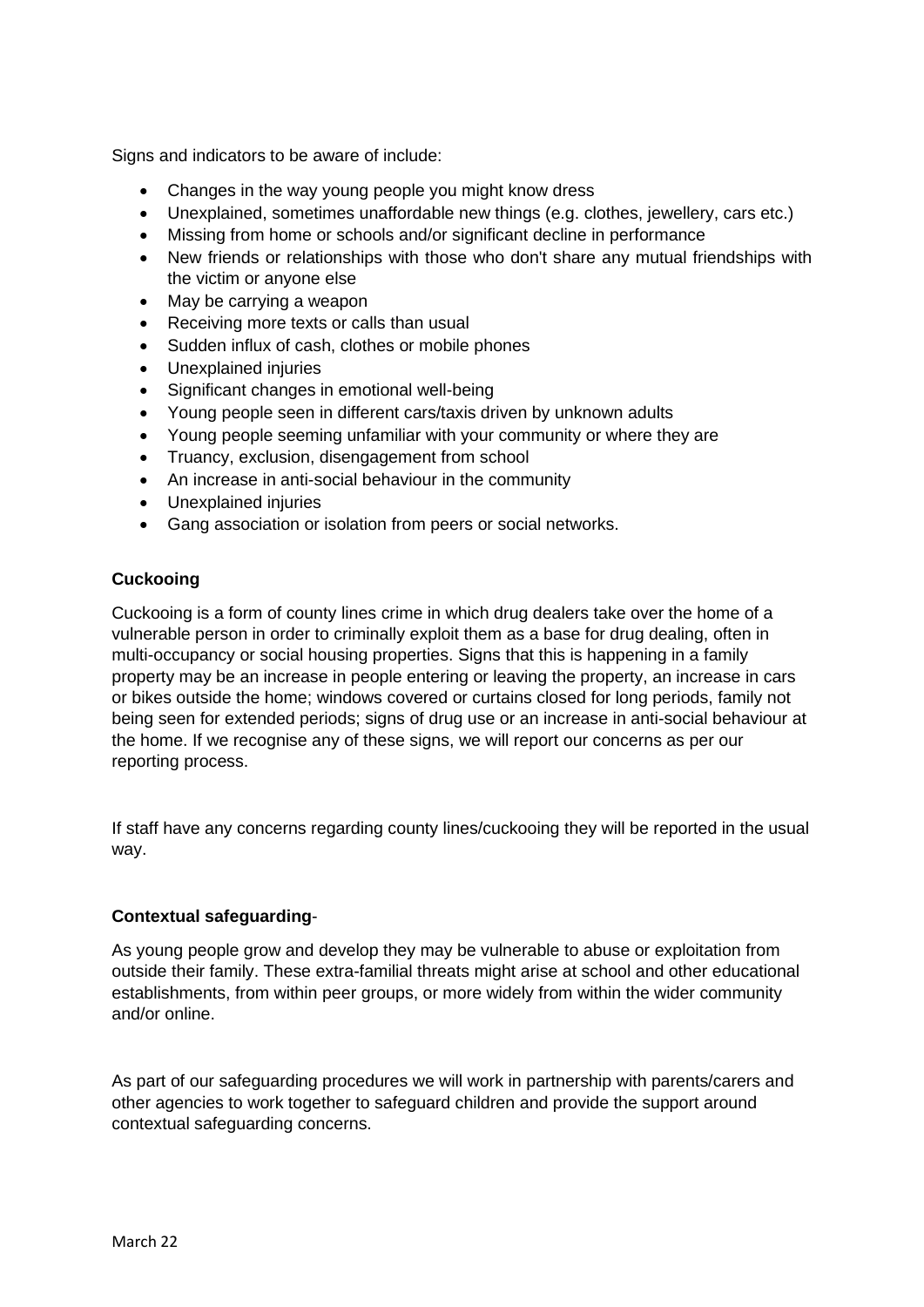### **Domestic Abuse / Honour Based Abuse / Forced Marriages**

We look at these areas as a child protection concern. Please refer to the separate policy for further details on this.

#### **Extremism – the Prevent Duty**

Under the Counter-Terrorism and Security Act 2015 we have a duty to safeguard at risk or vulnerable children under the Counter-Terrorism and Security Act 2015 to have "due regard to the need to prevent people from being drawn into terrorism and refer any concerns of extremism to the police (In Prevent priority areas the local authority will have a Prevent lead who can also provide support).

Children can be exposed to different views and receive information from various sources. Some of these views may be considered radical or extreme. Radicalisation is the way a person comes to support or be involved in extremism and terrorism. It's a gradual process so young people who are affected may not realise what's happening.

Radicalisation is a form of harm. The process may involve:

- Being groomed online or in person
- Exploitation, including sexual exploitation
- Psychological manipulation
- Exposure to violent material and other inappropriate information
- The risk of physical harm or death through extremist acts

We have a Prevent Duty and Radicalisation policy in place. Please refer to this for specific details.

#### **Online Safety**

We take the safety of our children very seriously and this includes their online safety. Please refer to the Online Safety policy for further details.

#### **Human Trafficking and Slavery**

Please refer to our Human Trafficking and Slavery policy for detail on how we keep children safe in this area.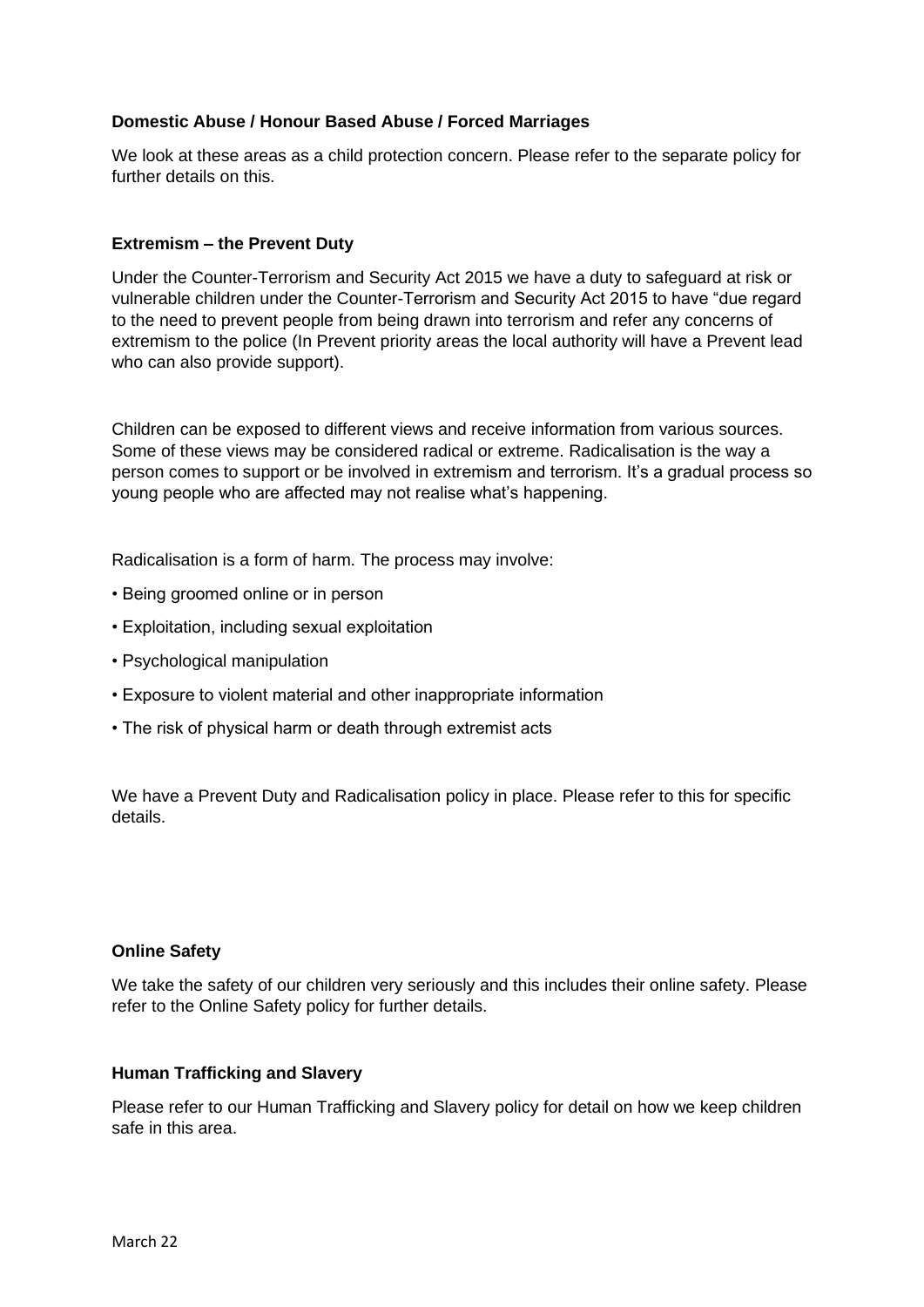### **Adult sexual exploitation**

As part of our safeguarding procedures we will also ensure that staff and students are safeguarded from sexual exploitation.

### **Up skirting**

Up skirting involves taking a picture of someone's genitals or buttocks under their clothing without them knowing, either for sexual gratification or in order to humiliate, or distress, the individual. This is a criminal offence and any such action would be reported following our reporting procedures.

# **Child abuse linked to faith or belief (CALFB)**

Child abuse linked to faith or belief (CALFB) can happen in families when there is a concept of belief in:

- Witchcraft and spirit possession, demons or the devil acting through children or leading them astray (traditionally seen in some Christian beliefs)
- The evil eve or diinns (traditionally known in some Islamic faith contexts) and dakini (in the Hindu context)
- Ritual or multi murders where the killing of children is believed to bring supernatural benefits, or the use of their body parts is believed to produce potent magical remedies
- Use of belief in magic or witchcraft to create fear in children to make them more compliant when they are being trafficked for domestic slavery or sexual exploitation.

This is not an exhaustive list and there will be other examples where children have been harmed when adults think that their actions have brought bad fortune.

### **Reporting Procedures**

All staff have a responsibility to report safeguarding/child protection concerns and suspicions of abuse. These concerns will be discussed with the designated safeguarding lead (DSL) as soon as possible.

- Staff will report their concerns to the DSL **Layna Phillips** (in the absence of the DSL they will be reported to the Deputy DSL) **Holly Roberts or Katie Melvill**
- Any signs of marks/injuries to a child or information a child has given will be recorded and stored securely
- For children who arrive at preschool with an existing injury, a form will be completed along with the parent's/carers explanation as to how the injury happened. Staff will have professional curiosity around any explanations given, any concerns around existing injury's will be reported
- If appropriate, any concerns/or incidents will be discussed with the parent/carer and discussions will be recorded. Parents will have access to these records on request in line with GDPR and data protection guidelines.
- If there are queries/concerns regarding the injury/information given, then the following procedures will take place: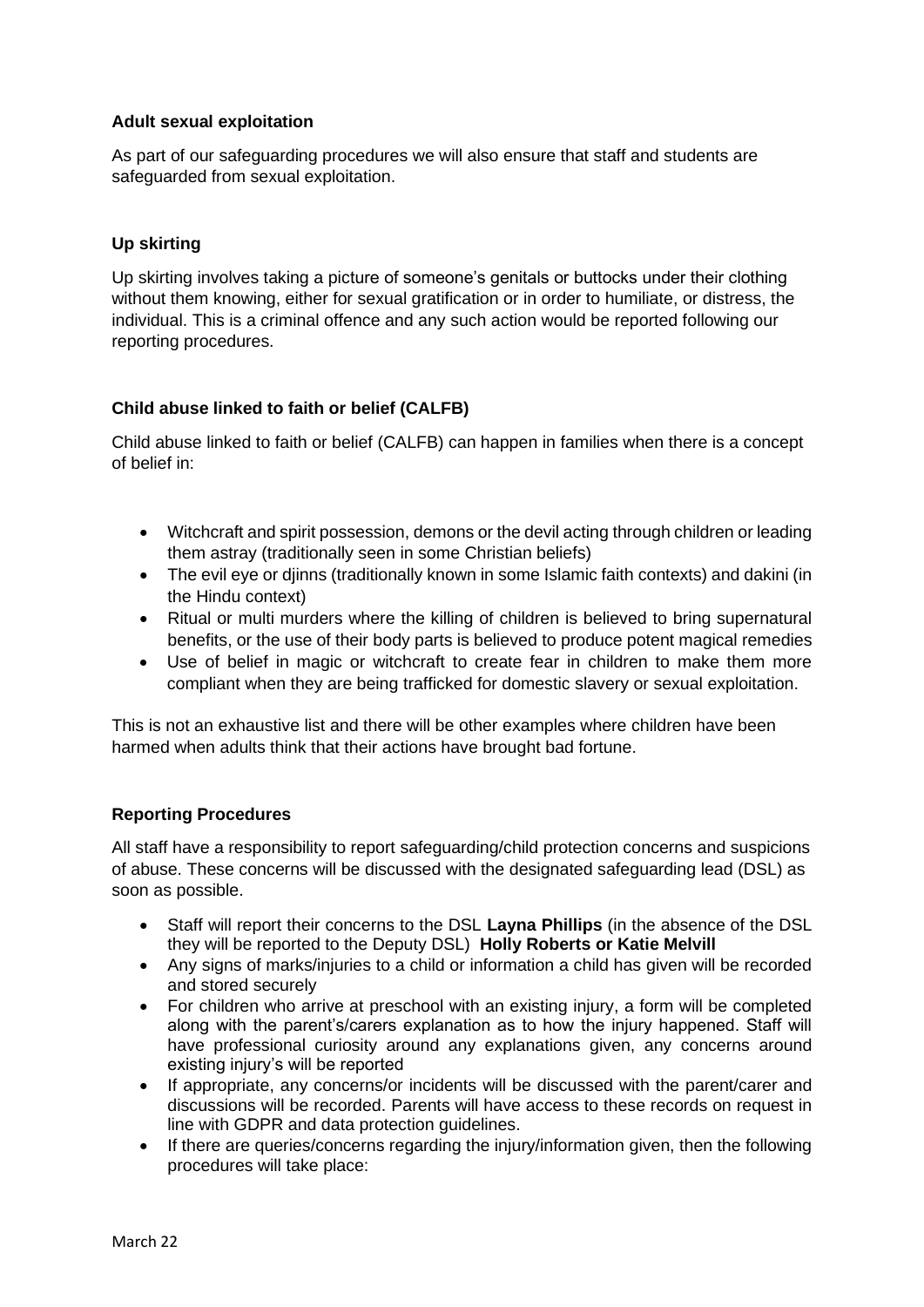The designated safeguarding lead will:

- Contact the Local Authority children's social care team to report concerns and seek advice immediately, or as soon as it is practical to do so. If it is believed a child is in immediate danger, we will contact the police. If the safeguarding concern relates to an allegation against an adult working or volunteering with children then the DSL will follow the reporting allegations procedure (see below)
- Record the information and action taken relating to the concern raised
- Speak to the parents (unless advised not do so by LA children's social care team)
- The designated safeguarding lead will follow up with the Local Authority children's social care team if they have not contacted the setting within the timeframe set out in Working Together to Safeguarding Children (2018). We will never assume that action has been taken.

Keeping children safe is our highest priority and if, for whatever reason, staff do not feel able to report concerns to the DSL or deputy DSL they should call the Local Authority children's social care team, the Police or the NSPCC and report their concerns anonymously.

These contact numbers are displayed on the parent notice board, staff notice board and in the bathroom.

### **Responding to a spontaneous disclosure from a child**

If a child starts to talk openly to a member of staff about abuse they may be experiencing, then staff will:

- Give full attention to the child or young person
- Keep body language open and encouraging
- Be compassionate, be understanding and reassure them their feelings are important using phrases such as 'you've shown such courage today'
- Take time and slow down: show respect, pause and will not interrupt the child let them go at their own pace
- Recognise and respond to their body language
- Show understanding and reflect back
- Make it clear you are interested in what the child is telling you
- Reflect back what they have said to check your understanding and use their language to show it's their experience
- Reassure the child that they have done the right thing in telling you. Make sure they know that abuse is never their fault
- Never talk to the alleged perpetrator about the child's disclosure. This could make things a lot worse for the child.

#### *(Information taken from NSPCC)*

Any disclosure will be reported to the preschool manager or DSL and will be referred to the local authority children's social care team immediately, following our reporting procedures.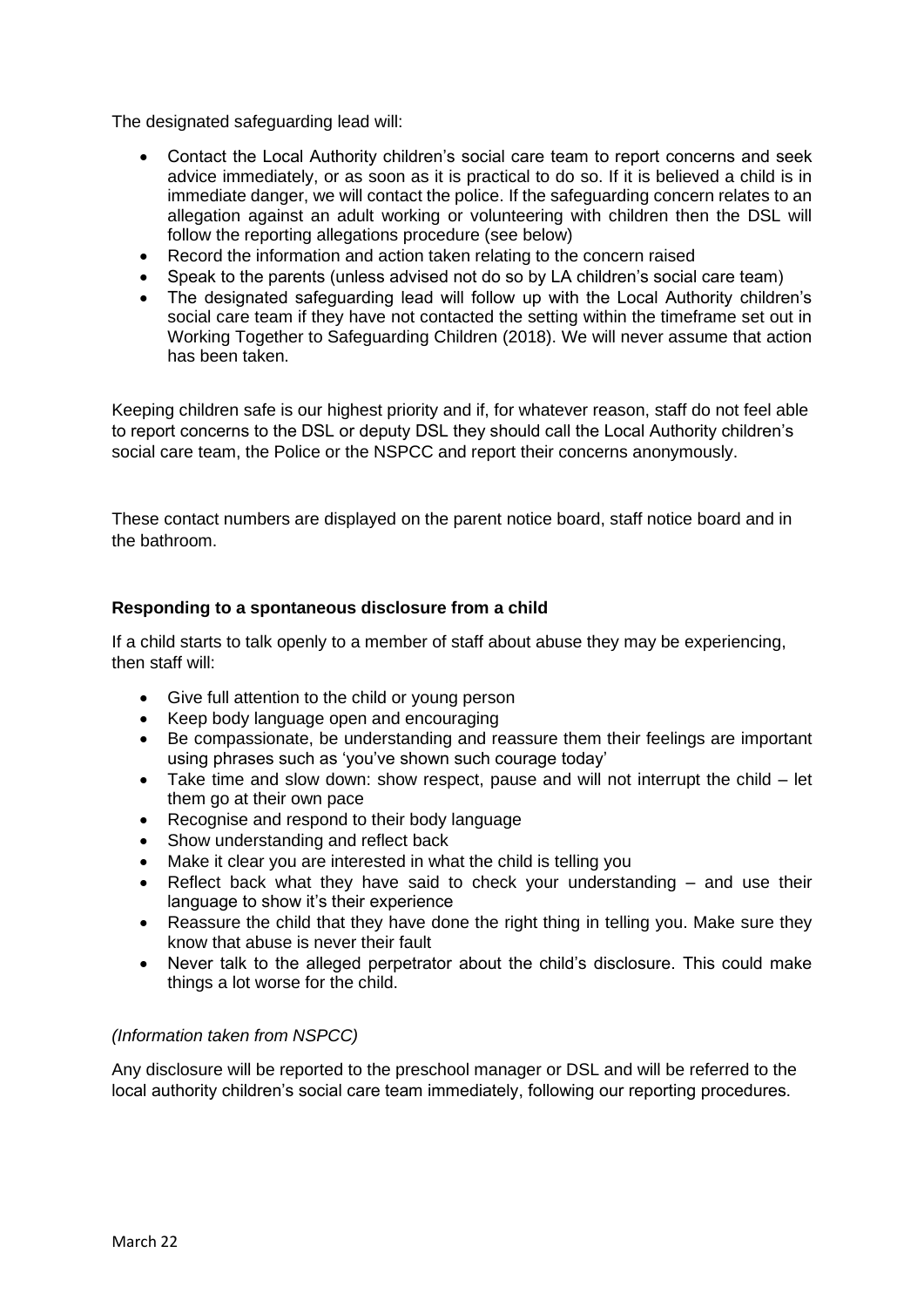# **Recording Suspicions of Abuse and Disclosures**

Staff should make an objective record of any observation or disclosure, supported by the preschool manager or designated safeguarding lead (DSL). This record should include:

- Child's name
- Child's address
- Age of the child and date of birth
- Date and time of the observation or the disclosure, location
- Exact words spoken by the child (word for word) and non-verbal communication
- Exact position and type of any injuries or marks seen
- Exact observation of any incident including any concern was reported, with date and time; and the names of any other person present at the time
- Any discussion held with the parent(s) (where deemed appropriate).

These records should be signed by the person reporting this and the DSL, dated and kept in a separate confidential file.

If a child starts to talk to an adult about potential abuse it is important not to promise the child complete confidentiality. This promise cannot be kept. It is vital that the child is allowed to talk openly and disclosure is not forced or words put into the child's mouth. As soon as possible after the disclosure details must be logged accurately. It is not the preschool's role to investigate, it is the role of statutory services to complete this.

Staff involved in a safeguarding case may be asked to supply details of any information/concerns they have with regard to a child. The preschool expects all members of staff to co-operate with the local authority children's social care, police, and Ofsted in any way necessary to ensure the safety of the children.

Staff must not make any comments either publicly or in private about the supposed or actual behaviour of a parent, child or member of staff.

### **Informing parents**

Parents are normally the first point of contact. If a suspicion of abuse is recorded, parents are informed at the same time as the report is made, except where the guidance of the local authority children's social care team/police does not allow this to happen. This will usually be the case where the parent or family member is the likely abuser or where a child may be endangered by this disclosure. In these cases, the investigating officers will inform parents.

# **Confidentiality**

All suspicions, enquiries and external investigations are kept confidential and shared only with those who need to know. Any information is shared in line with guidance from the local authority. All staff, students and volunteers are bound by confidentiality and any information will not be discussed out of work, or this will become a disciplinary matter.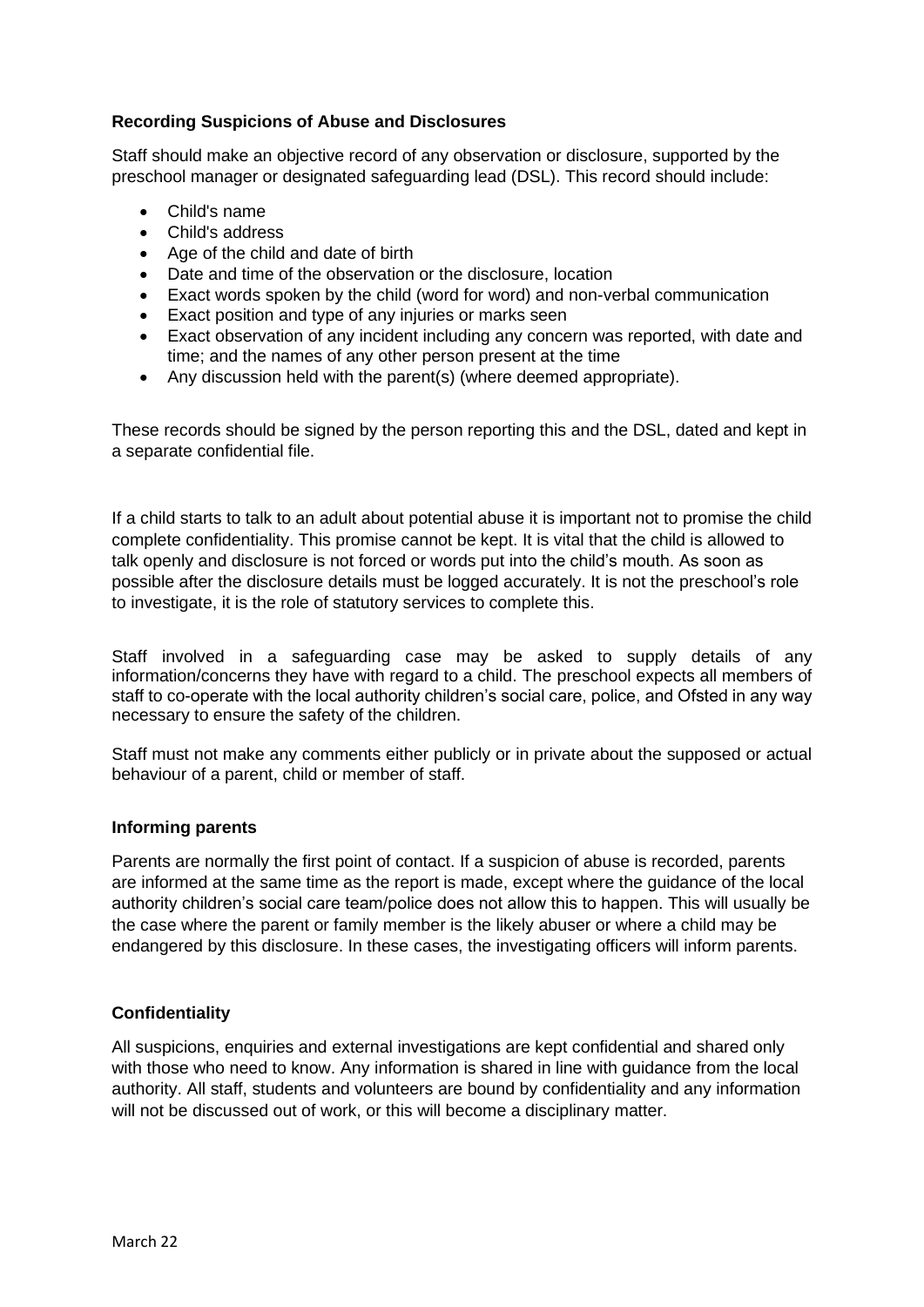The preschool has due regard to the data protection principles as in the Data Protection Act 2018 and General Data Protection Regulations (GDPR)<sup>1</sup>. These do not prohibit the collection and sharing of personal information, even without consent if this would put the child at further risk. We will follow the principles around data collection and information sharing, and ensure any information is recorded and shared in an appropriate way.

# **Support to families**

The preschool takes every step in its power to build up trusting and supportive relations among families, staff, students and volunteers within the preschool.

The preschool continues to welcome the child and the family whilst enquiries are being made in relation to abuse in the home situation. Parents and families will be treated with respect in a non-judgmental manner whilst any external investigations are carried out in the best interest of the child.

# **Record Keeping**

Confidential records kept on a child are shared with the child's parents or those who have parental responsibility for the child, only if appropriate and in line with guidance of the local authority with the proviso that the care and safety of the child is paramount. We will do all in our power to support and work with the child's family.

The preschool keeps appropriate records to support the early identification of children and families that would benefit from support. Factual records are maintained in a chronological order with parental discussions. Records are reviewed regularly by the DSL to look holistically at identifying children's needs.

### **Allegations against adults working or volunteering with children**

If an allegation is made against a member of staff, student or volunteer or any other person who lives or works on the preschool premises regardless of whether the allegation relates to the preschool premises or elsewhere, we will follow the procedure below.

An allegation against a member of staff/student/volunteer/supply staff or any other person may relate to a person who has:

- behaved in a way that has harmed a child, or may have harmed a child;
- possibly committed a criminal offence against or related to a child;
- behaved towards a child or children in a way that indicates he or she may pose a risk of harm to children; or
- behaved or may have behaved in a way that indicates they may not be suitable to work with children

1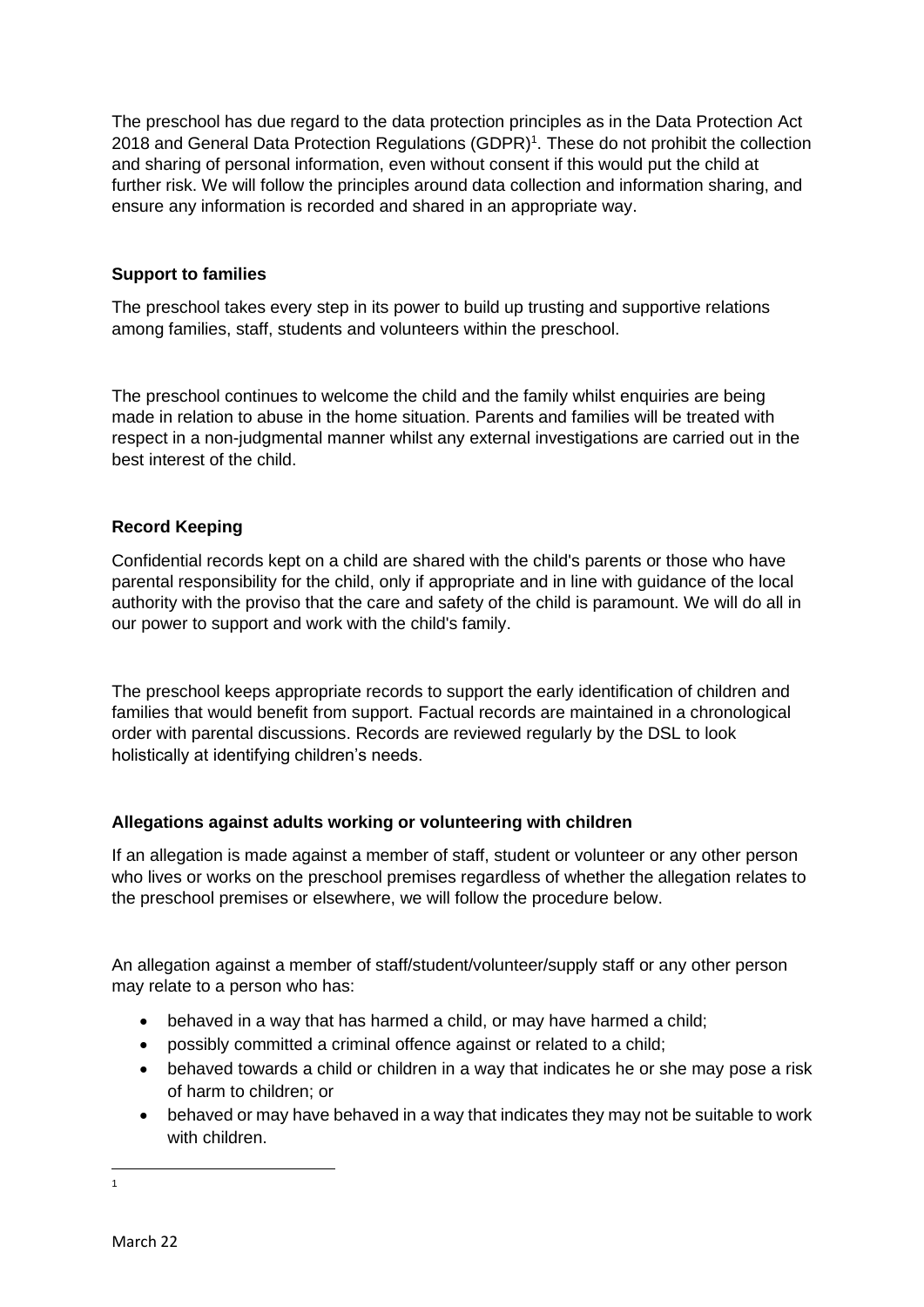The allegation should be reported to the senior manager on duty. If this person is the subject of the allegation then this should be reported to the **deputy manager** instead.

We will follow our own local safeguarding partner's website information about how to report an allegation and we would also inform Ofsted immediately in order for this to be investigated by the appropriate bodies promptly. This includes:

- If as an individual you feel this will not be taken seriously or are worried about the allegation getting back to the person in question then it is your duty to inform the local authority children's social care team yourself directly
- The local authority children's social care team will be informed immediately for advice and guidance
- A full investigation will be carried out by the appropriate professionals (local authority children's social care team, Ofsted) to determine how this will be handled
- The preschool will follow all instructions from the local authority children's social care team and Ofsted and ask all staff members to do the same and co-operate where required
- Support will be provided to all those involved in an allegation throughout the external investigation in line with local authority children's social care team support and advice
- The preschool reserves the right to suspend any member of staff during an investigation, Legal advice will be sought to ensure compliance with the law.
- All enquiries/external investigations/interviews will be documented and kept in a locked file for access by the relevant authorities
- Founded allegations will be passed on to the relevant organisations including the local authority children's social care team and where an offence is believed to have been committed, the police will also be informed.
- Founded allegations will be dealt with as gross misconduct in accordance with our disciplinary procedures and may result in the termination of employment, Ofsted will be notified immediately of this decision along with notifying the Disclosure and Barring Service (DBS) to ensure their records are updated.
- All safeguarding records will be kept until the person reaches normal retirement age or for 21 years and 3 months if that is longer. This will ensure accurate information is available for references and future DBS checks and avoids any unnecessary reinvestigation
- The preschool retains the right to dismiss any member of staff in connection with founded allegations following an inquiry
- Unfounded allegations will result in all rights being reinstated
- A return to work plan will be put in place for any member of staff returning to work after an allegation has been deemed unfounded. Individual support will be offered to meet the needs of the individual staff member and the nature of the incident; this may include more frequent supervisions, coaching and mentoring and external support.

### **Monitoring children's attendance**

As part of our requirements under the statutory framework and guidance documents we are required to monitor children's attendance patterns to ensure they are consistent and no cause for concern.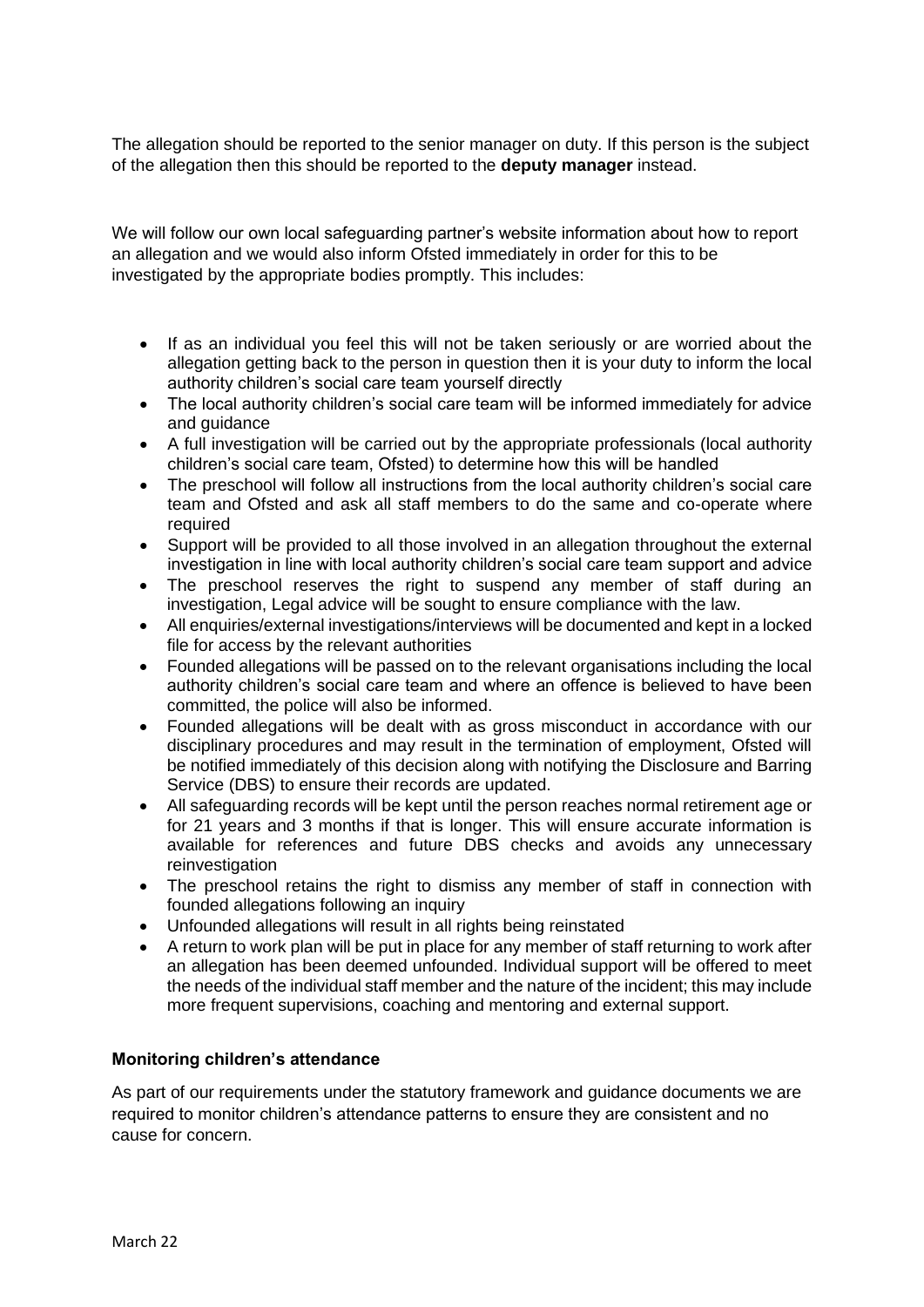We ask parents to inform the preschool prior to their children taking holidays or days off, and all incidents of sickness absence should be reported to the preschool the same day so the preschool management are able to account for a child's absence.

This should not stop parents taking precious time with their children, by keeping us informed parents can help us to meet our statutory requirements and let us know that children are safe.

If a child has not arrived at preschool within one hour of their normal start time the parents will be called to ensure the child is safe and healthy. If the parents are not contactable then the emergency contacts numbers listed will be used to ensure all parties are safe. Staff will work their way down the emergency contact list until contact is established and we are made aware that all is well with the child and family. It is a parent's responsibility to keep their emergency contact details updated. If contact cannot be established then we would assess if a home visit is required to establish all parties are safe. If contact is still not established, we would assess if it would be appropriate to contact relevant authorities in order to them to investigate further.

Where a child is part of a child protection plan, or during a referral process, any absences will immediately be reported to the local authority children's social care team to ensure the child remains safe and well.

### **Looked after children**

As part of our safeguarding practice we will ensure our staff are aware of how to keep looked after children safe. In order to do this we ask that we are informed of:

- The legal status of the child (e.g. whether the child is being looked after under voluntary arrangements with consent of parents or on an interim or full care order)
- Contact arrangements for the biological parents (or those with parental responsibility)
- The child's care arrangements and the levels of authority delegated to the carer by the authority looking after him/her
- The details of the child's social worker and any other support agencies involved
- Any child protection plan or care plan in place for the child in question.

Please refer to the Looked After Children policy for further details.

#### **Staffing and volunteering**

Our policy is to provide a secure and safe environment for all children. We follow safer recruitment practices including obtaining references and all staff employed to work with children will have enhanced criminal record checks from the Disclosure and Barring Service (DBS) before being able to carry out intimate care routines or have unsupervised contact with children.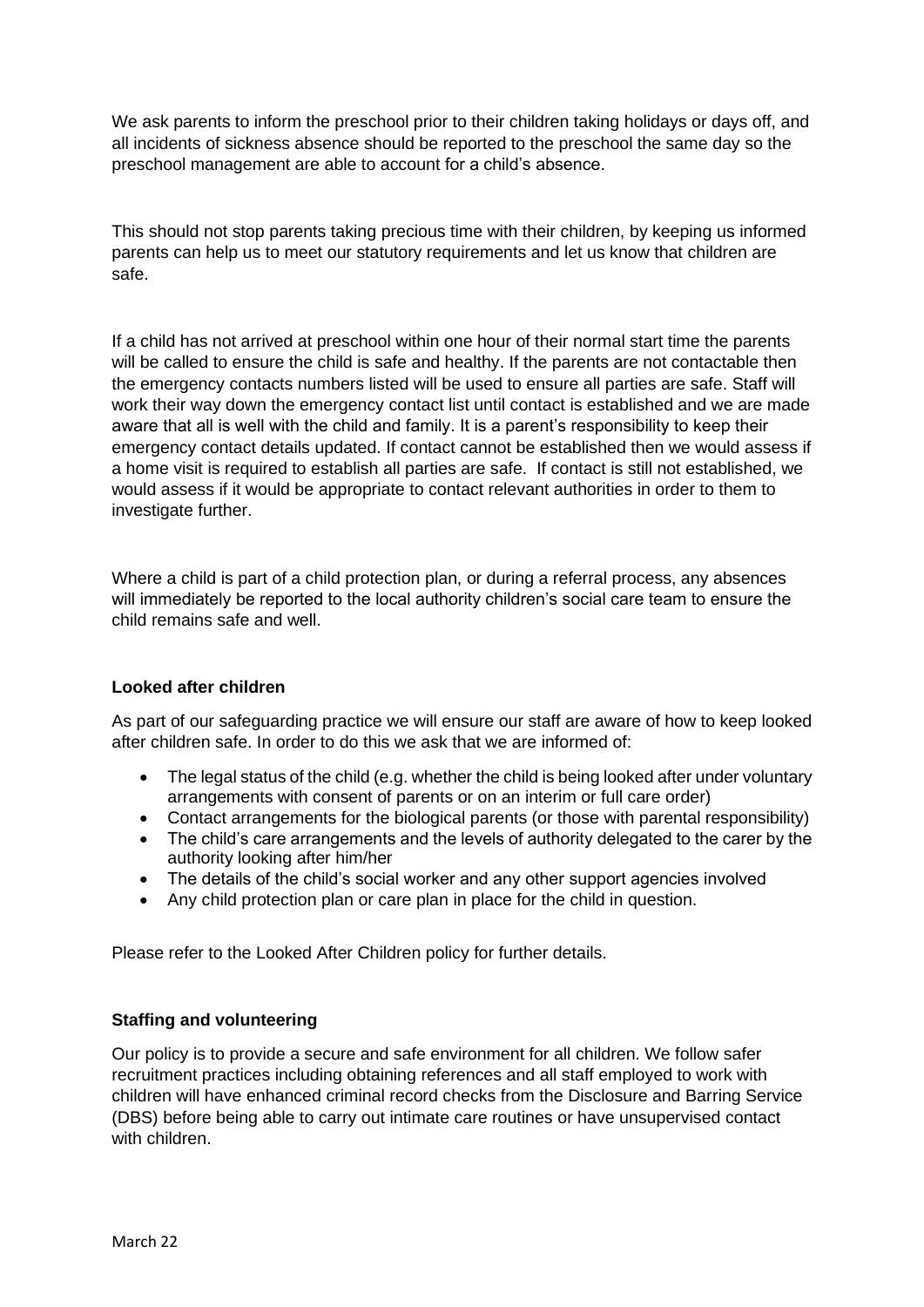We will obtain enhanced criminal records checks (DBS) for volunteers in the setting. Volunteers and visitors will never have unsupervised access to children.

All staff will attend child protection training and receive initial basic child protection training during their induction period. This will include the procedures for spotting signs and behaviours of abuse and abusers/potential abusers, recording and reporting concerns and creating a safe and secure environment for the children in the preschool. During induction staff will be given contact details for the local authority children's social care team's, the local safeguarding children partnership and Ofsted to enable them to report any safeguarding concerns, independently, if they feel it necessary to do so.

Ongoing suitability of staff is monitored through: regular supervisions

- peer observations
- annual declaration of staff suitability
- safeguarding competencies
- regular review of DBS using the online update service.

### **Designated Safeguarding Lead**

We have named persons within the preschool who take lead responsibility for safeguarding and co-ordinate child protection and welfare issues, known as the Designated Safeguarding Leads (DSL), there is always at least one designated person on duty during the opening hours of the setting. The designated persons will receive comprehensive training at least every two years and update their knowledge on an ongoing basis, but at least once a year.

The preschool DSL's liaise with the local authority children's social care team, undertakes specific training, including a child protection training course, and receives regular updates to developments within this field. They in turn support the ongoing development and knowledge of the staff team with regular safeguarding updates.

The Designated Safeguarding Lead (DSL) at the preschool is **Layna Phillips** and the Deputy Designated Safeguarding Leads are **Katie Melvill** and **Holly Roberts.** 

### **The role of the Designated Safeguarding Lead:**

Ensure that the settings safeguarding policy and procedures are reviewed and developed in line with current guidance; and develop staff understanding of the settings safeguarding policies

- Take the lead on responding to information from the staff team relating to child protection concerns
- Provide advice, support and guidance on an on-going basis to staff, students and volunteers.
- To identify children who may need early help or who are at risk of abuse
- To help staff to ensure the right support is provided to families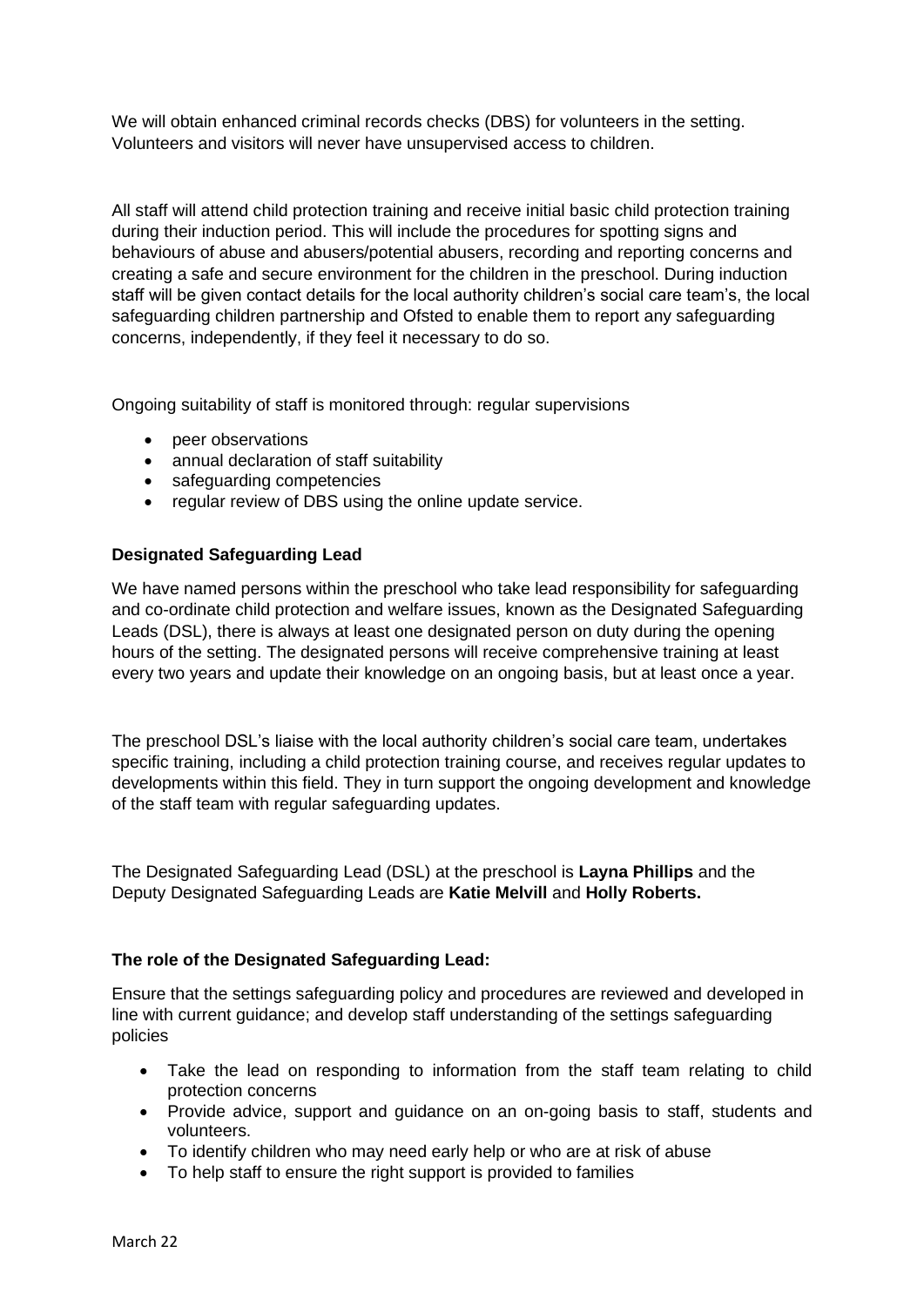- To liaise with the local authority and other agencies with regard to child protection concerns
- Ensure the setting is meeting the requirements of the EYFS Safeguarding and welfare requirements
- To ensure policies are in line with the local safeguarding procedures and details
- Disseminate updates to legislation to ensure all staff are kept up to date with safeguarding practices
- To manage and monitor accidents, incidents and existing injuries; ensuring accurate and appropriate records are kept
- Attend meetings with the child's key person
- Attend case conferences and external safeguarding meetings, as requested, by external agencies.

### **The preschool safeguards children and staff by;**

- Providing adequate and appropriate staffing resources to meet the needs of all children.
- Informing applicants for posts within the preschool that the positions are exempt from the Rehabilitation of Offenders Act 1974. Candidates are informed of the need to carry out checks before posts can be confirmed. Where applications are rejected because of information that has been disclosed, applicants have the right to know and to challenge incorrect information.
- Giving staff members, volunteers and students regular opportunities during supervisions and having an open door policy to declare changes that may affect their suitability to care for the children. This includes information about their health, medication or about changes in their home life such as child protection plans for their own children.
- We use the DBS update service (with staff consent) to re-check staff's criminal history and suitability to work with children at regular intervals.
- Abiding by the requirements of the EYFS and any Ofsted guidance in respect to obtaining references and suitability checks for staff, students and volunteers, to ensure that all staff, students and volunteers working in the setting are suitable to do so.
- Ensuring we receive at least two written references BEFORE a new member of staff commences employment with us.
- Ensuring all students will have enhanced DBS checks completed before their placement starts.
- Volunteers, including students, do not carry out any intimate care routines and are never left to work unsupervised with children.
- Abiding by the requirements of the Safeguarding Vulnerable Groups Act 2006 and the Childcare Act 2006 (amended 2018) in respect of any person who is dismissed from our employment, or resigns in circumstances that would otherwise have led to dismissal for reasons of child protection concern will be reported to the Disclosure and Barring Services (DBS).
- Having procedures for recording the details of visitors to the preschool and take security steps to ensure that that no unauthorised person has unsupervised access to the children.
- Ensuring all visitors/contractors are supervised whilst on the premises, especially when in the areas the children use.
- Staying vigilant to safeguard the whole preschool environment and be aware of potential dangers on the preschool boundaries such as drones or strangers lingering. We will ensure the children remain safe at all times.
- Having a Staff Behaviour Policy that sits alongside this policy to enable us to monitor changes in behaviours that may cause concern. All staff sign up to this policy too to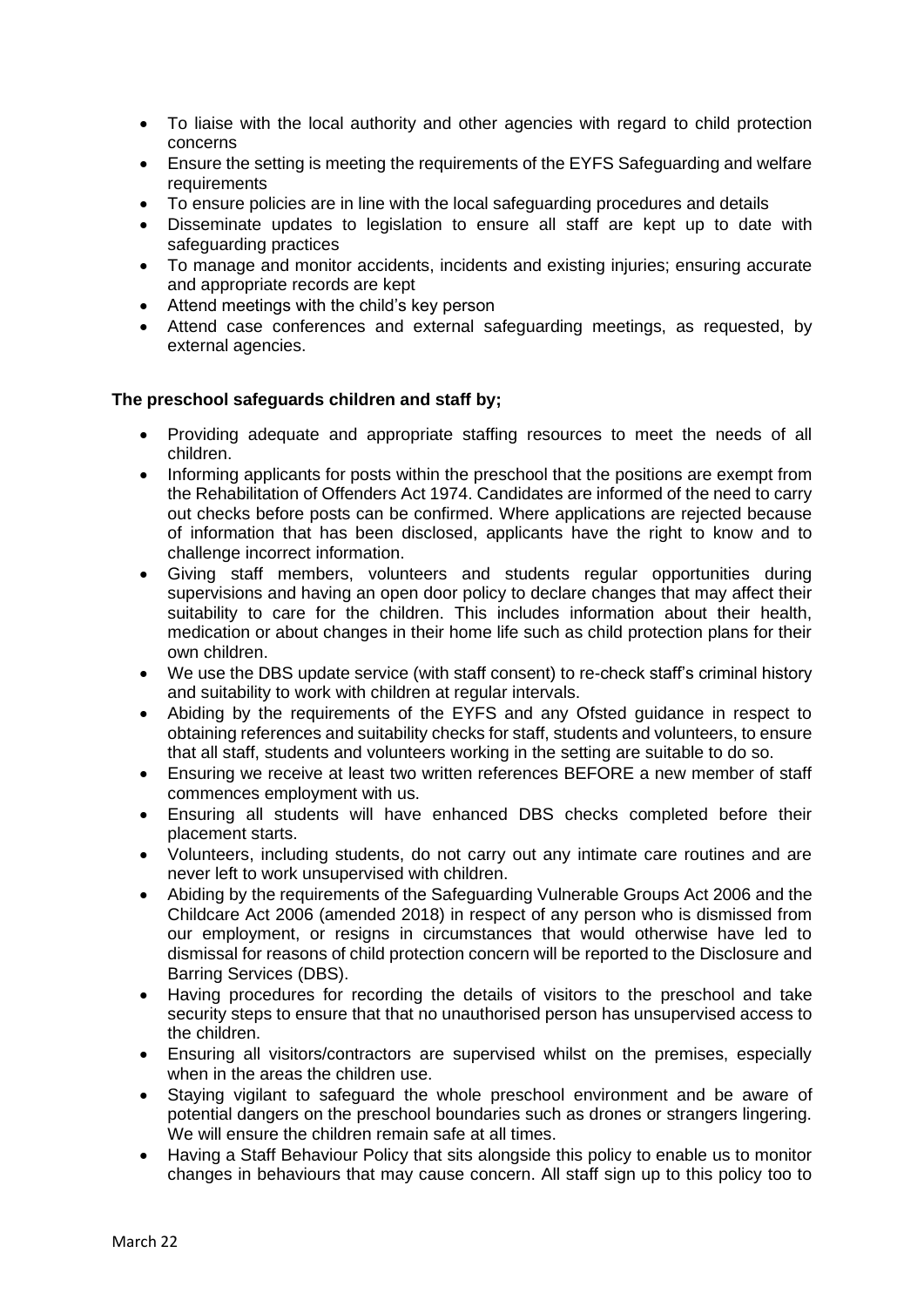ensure any changes are reported to management so we are able to support the individual staff member and ensure the safety and care of the children is not compromised.

- Ensuring that staff are aware not to contact parents/carers and children through social media on their own personal social media accounts and they will report any such incidents to the management team to deal with.
- Ensuring that all staff have access to, and comply with, the whistleblowing policy, which provides information on how they can share any concerns that may arise about their colleagues in an appropriate manner. We encourage a culture of openness and transparency, and all concerns are taken seriously.
- Ensuring all staff are aware of the signs to look for of inappropriate staff behaviour, this may include inappropriate sexual comments; excessive one-to-one attention beyond the requirements of their usual role and responsibilities; or inappropriate sharing of images. This is not an exhaustive list, any changes in behaviour must be reported and acted upon immediately.
- Ensuring all staff will receive regular supervision meetings where opportunities will be made available to discuss any issues relating to individual children, child protection training, safeguarding concerns and any needs for further support or training.
- Having peer on peer and manager observations in the setting to ensure that the care we provide for children is at the highest level and any areas for staff development are quickly identified. Peer observations allow us to share constructive feedback, develop practice and build trust so that staff are able to share any concerns they may have. Concerns are raised with the designated lead and dealt with in an appropriate and timely manner.
- Ensuring the deployment of staff within the preschool allows for constant supervision and support. Where children need to spend time away from the rest of the group, the door will be left ajar or other safeguards will be put into action to ensure the safety of the child and the adult.

We also operate a Phones and Other Electronic Devices and Social Media policy, which states how we will keep children safe from these devices whilst at preschool. This also links to our Online Safety policy.

Our preschool has a clear commitment to protecting children and promoting welfare. Should anyone believe that this policy is not being upheld, it is their duty to report the matter to the attention of the DSL at the earliest opportunity.

### **Early help services**

When a child and/or family would benefit from support but do not meet the threshold for Local Authority Social Care Team, a discussion will take place with the family around early help services.

Early help provides support as soon as a concern/area of need emerges, helping to improve outcomes and prevent escalation onto local authority services. Sometimes concerns about a child may not be of a safeguarding nature and relate more to their individual family circumstances. The preschool will work in partnership with parents/carers to identify any early help services that would benefit your child or your individual circumstances, with your consent, this may include family support, foodbank support, counselling or parenting services.